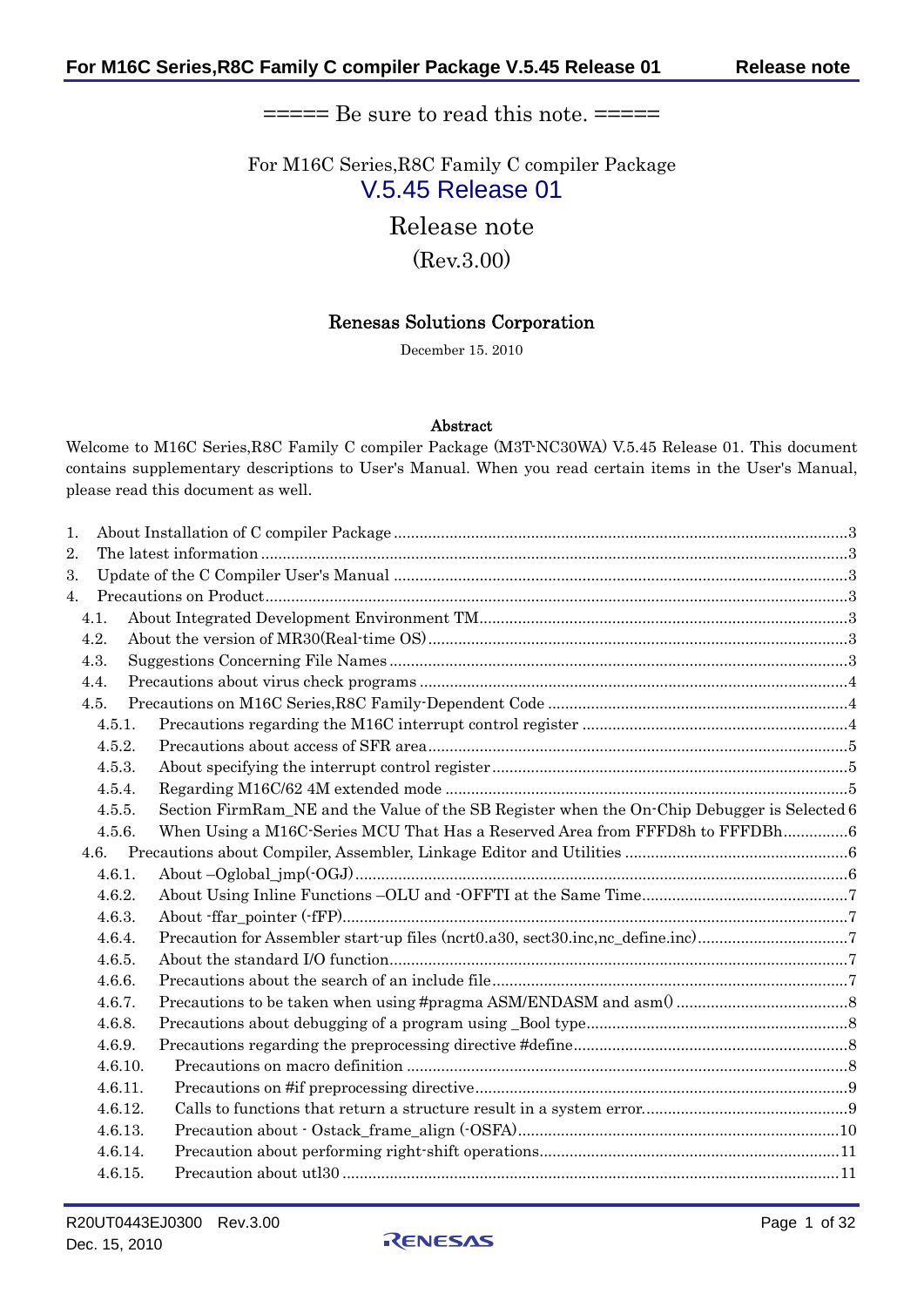# For M16C Series, R8C Family C compiler Package V.5.45 Release 01

|                                | 4.6.16. |  |
|--------------------------------|---------|--|
|                                | 4.6.17. |  |
|                                | 4.6.18. |  |
| 5.                             |         |  |
| 5.1.                           |         |  |
|                                | 5.1.1   |  |
|                                |         |  |
|                                | 5.2.1   |  |
| 6.                             |         |  |
| $7_{\scriptscriptstyle{\sim}}$ |         |  |
| 7.1.                           |         |  |
|                                | 7.1.1.  |  |
|                                | 7.1.2.  |  |
|                                | 7.1.3.  |  |
| 7.2.                           |         |  |
|                                | 7.2.1.  |  |
|                                | 7.2.2.  |  |
|                                | 7.2.3.  |  |
|                                | 7.2.4.  |  |
|                                |         |  |
| 8.1.                           |         |  |
| 8.2.                           |         |  |
| 8.3.                           |         |  |
| 9.                             |         |  |
|                                |         |  |

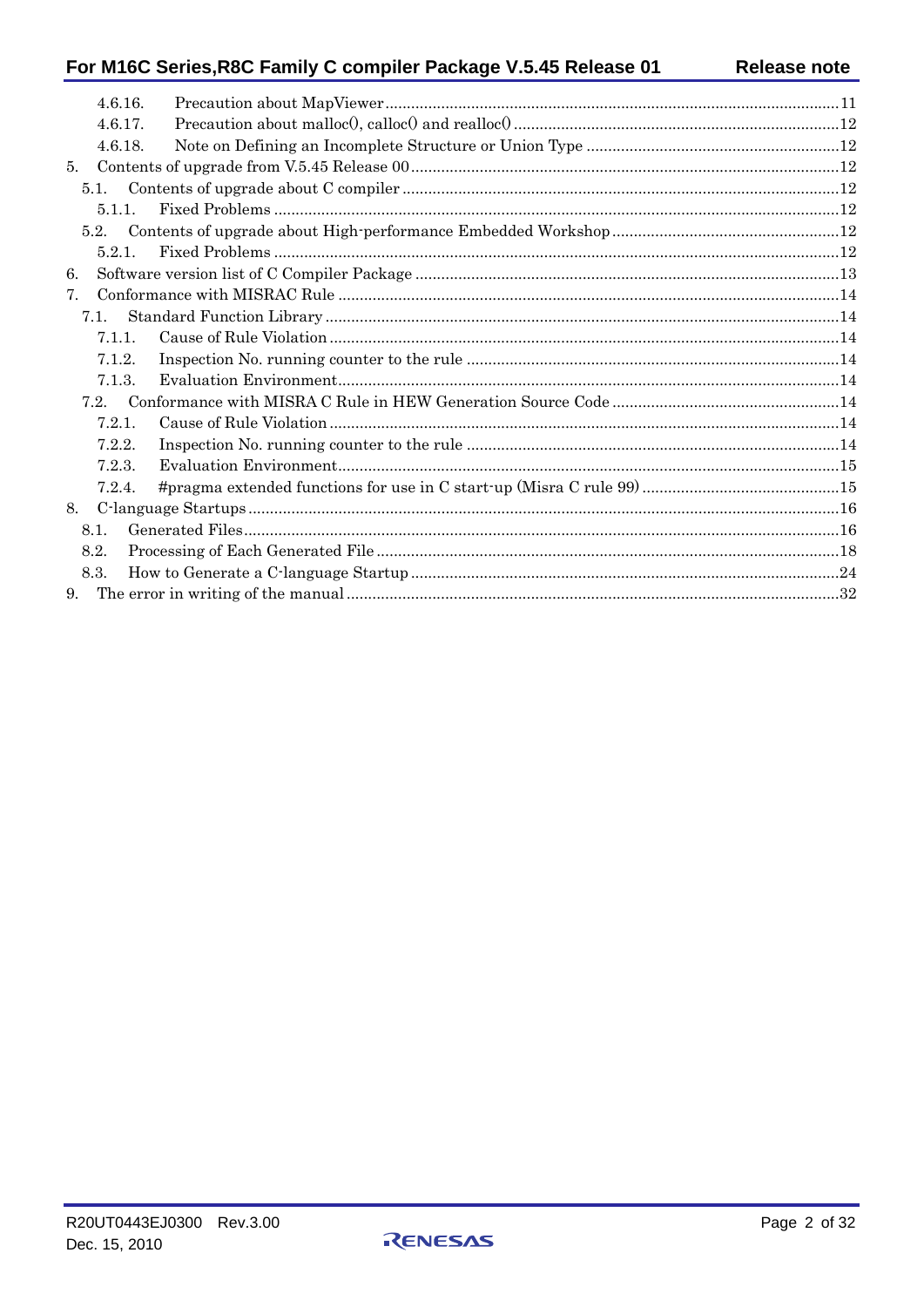# <span id="page-2-0"></span>1. About Installation of C compiler Package

For details on how to install, please refer to "Install Guide".

## <span id="page-2-1"></span>2. The latest information

Please refer to the following for the latest information on this product. [http://tool-support.renesas.com/eng/toolnews/p\\_m16c\\_1.htm](http://tool-support.renesas.com/eng/toolnews/p_m16c_1.htm)

# <span id="page-2-2"></span>3. Update of the C Compiler User's Manual

The user's manual that is installed along with the compiler contains some errors. Download the latest user's manual from the Renesas Web site to replace the old one. [http://documentation.renesas.com/eng/products/tool/rej10j1995\\_nc30\\_u.pdf](http://documentation.renesas.com/eng/products/tool/rej10j1995_nc30_u.pdf)

# <span id="page-2-3"></span>4. Precautions on Product

When using the compiler, please be sure to follow the precautions and suggestions described below.

### <span id="page-2-4"></span>4.1. About Integrated Development Environment TM

TM does NOT support M3T-NC30WA V.5.45 Release 01.

Therefore, the following cannot be specified.

(1) Create a new project of M3T-NC30WA V.5.45 Release 01 with TM

(2) Port the projects created by TM to High-performance Embedded Workshop

Please refer to "C Compiler Package Guidebook" for the method of porting the project created by TM to High-performance Embedded Workshop.

# <span id="page-2-5"></span>4.2. About the version of MR30(Real-time OS)

This C compiler can be used with M3T-MR30 V.3.30 Release 1 or later versions. Caution:

When you install M3T-MR30, please be sure to install in the same directory (bin,lib30,inc30) as this C compiler package.

#### <span id="page-2-6"></span>4.3. Suggestions Concerning File Names

The file names ,directory names and Workspace<sup>[1](#page-2-7)</sup> names that can be specified are subject to the following restrictions:

- The directory, file, or workspace name which comprised of ASCII character-code only can be used.
- Only one period (.) can be used in a file name.

l

<span id="page-2-7"></span><sup>1</sup> Workspace is a working directory used for processing like the compilation,build or debugging on High-performance Embedded Workshop.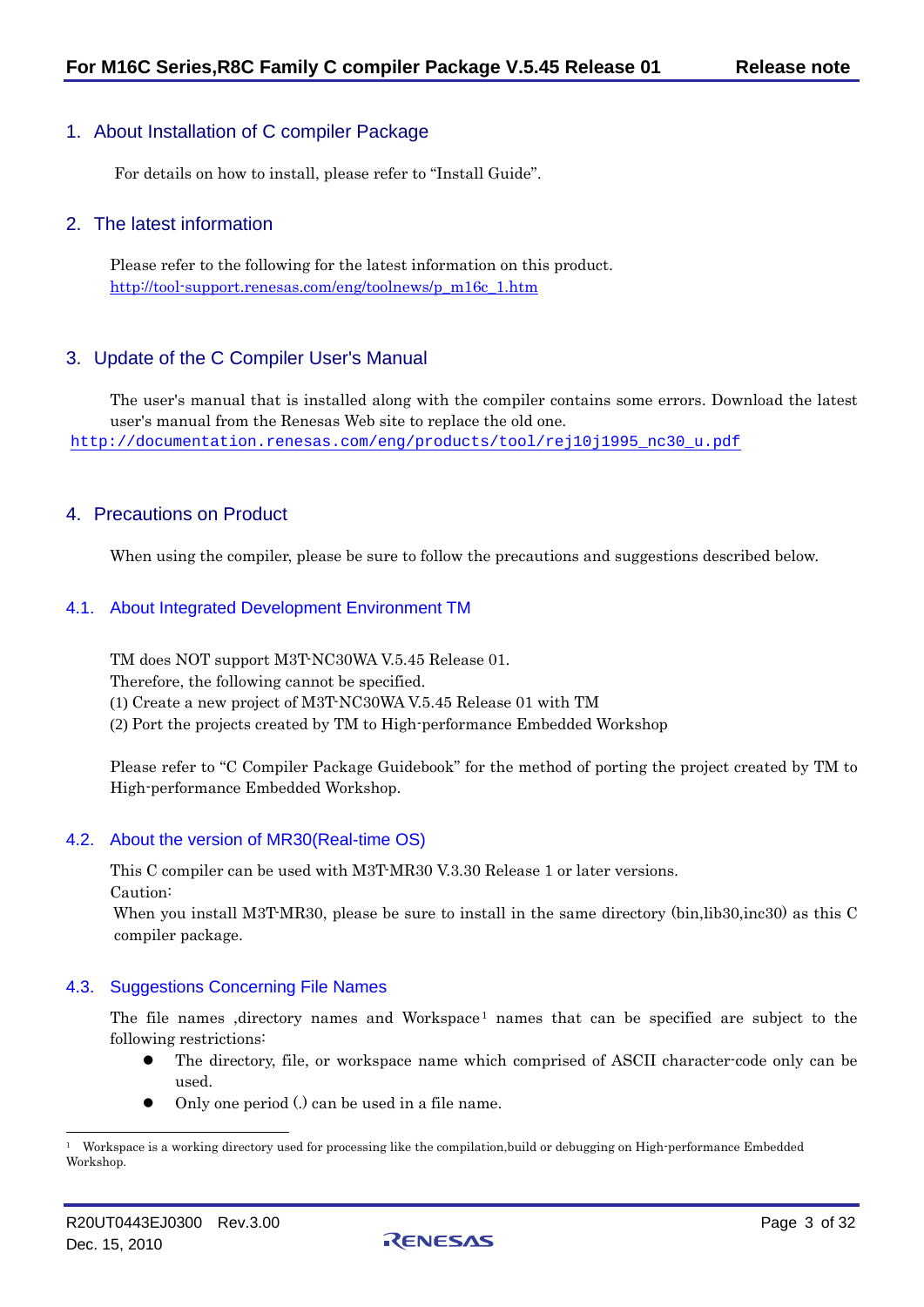- Network path names cannot be used. Assign the path to a drive name.
- Shortcut cannot be used.
- The "..." symbol cannot be used as a means of specifying two or more directories.

If the limitations above are violated, the following problems may occur.

- z The value set by the assembler directive commands .id, .ofsreg, .protect,.rvector or .svector cannot operate correctly. As a result, the ID code and the option function select register may not be set correctly.
- Call Walker to refer to the stack size is not displayed correctly.
- The MAP Viewer to refer to the map information in the absolute module file isn't displayed correctly.
- The setting by these assembler directive commands isn't displayed in .map file.
- z A compile error like "Can't open file" arises.
- z A message like "Because a problem occurred, lnxx.exe is terminated." is issued and then the linker is terminated abnormally.
- The file name length including the path should be less than 128 characters.

# <span id="page-3-0"></span>4.4. Precautions about virus check programs

If the virus detection program is memory-resident in your computer, M3T-NC30WA may not start up normally. In such a case, remove the virus detection program from memory before you start M3T-NC30WA.

# <span id="page-3-1"></span>4.5. Precautions on M16C Series,R8C Family-Dependent Code

#### <span id="page-3-2"></span>4.5.1. Precautions regarding the M16C interrupt control register

When  $-05$  optimizing option is used, the compiler generates in some cases BTSTC or BTSTS bit manipulation instructions. In M16C, the BTSTC and BTSTS bit manipulation instructions are prohibited from rewriting the contents of the interrupt control registers.

When using any of the products concerned, ensure that no incorrect code is generated.

Example

When  $-05$  optimizing options is used in the program shown below, a BTSTC instruction is generated at compilation, which prevents an interrupt request bit from being processed correctly, resulting in the assembled program performing improper operations.

```
#pragma ADDRESS TA0IC 0055h /* M16C/62 MCU's Timer A0 interrupt control register */ 
struct { 
         char ILVL : 3;
        char IR : 1; / An interrupt request bit */char dmy : 4;
} TA0IC; 
void wait_until_IR_is_ON(void) 
\left\{ \right.while (TA0IC.IR  == 0) /* Waits for TA0IC.IR to become 1 */
         { 
                  ; 
         } 
        TA0IC.IR = 0; \angle /* Returns 0 to TA0IC.IR when it becomes 1 */
}
```
Workaround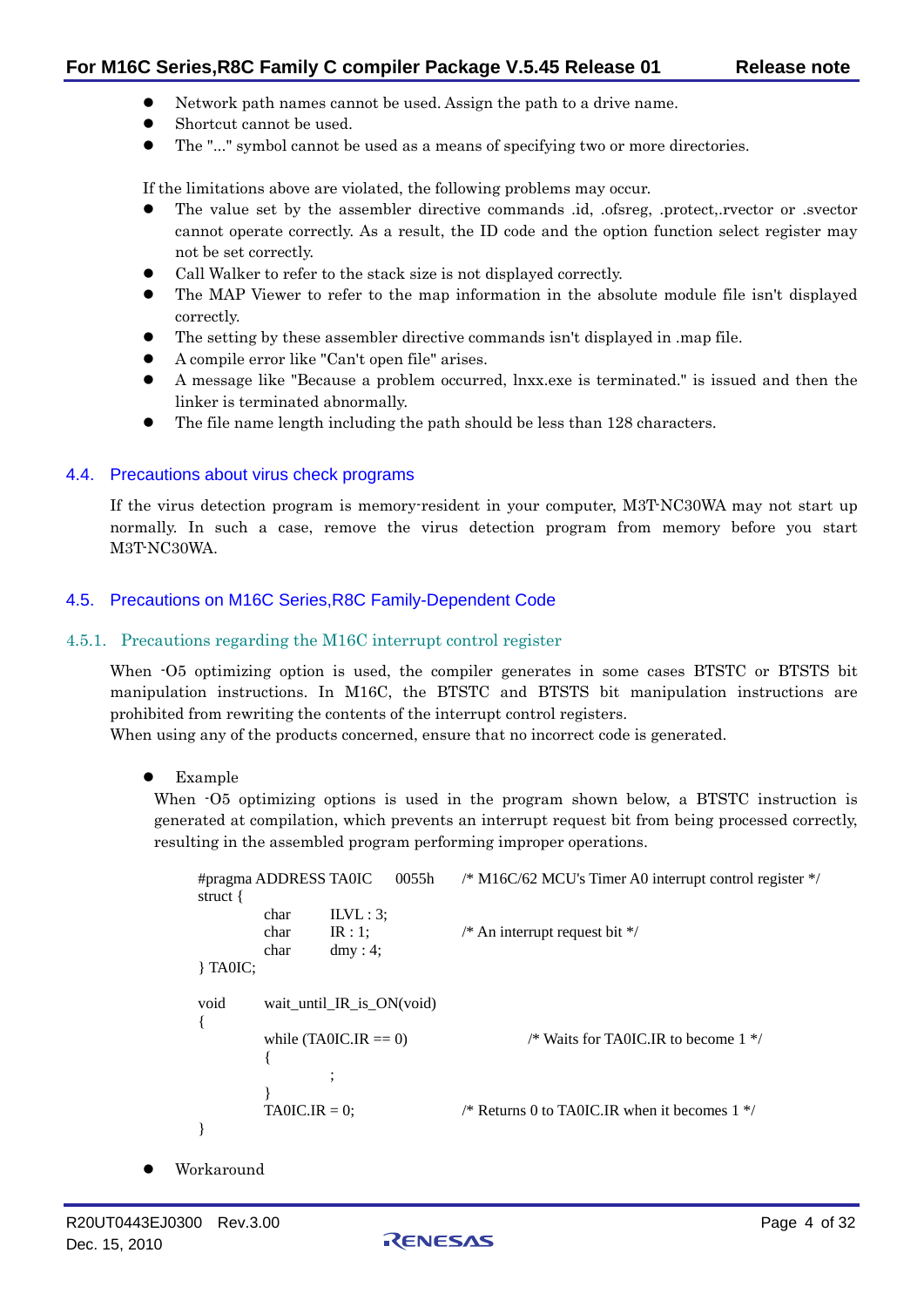- (1) Suppress the generation of the BTSTC and BTSTS instructions resulting from using an optimizing option by selecting the -ONA (or -Ono\_asmopt) option together with "-O5" optimizing option.
- (2) Add an asm function to disable optimization locally, as shown in the example below.

```
while(TAOIC.IR == 0)
{ 
          asm( ); 
}
```
 $\bullet$  Notes

Make sure that no BTSTC and BTSTS instructions are generated after these side-steppings.

### <span id="page-4-0"></span>4.5.2. Precautions about access of SFR area

You may need to use specific instructions when writing to or reading registers in the SFR area. Because the specific instruction is different for each model, see the User's Manual for the specific Machine. These instructions should be used in your program using the asm function.

# <span id="page-4-1"></span>4.5.3. About specifying the interrupt control register

M3T-NC30WA supports the functions that set or change the value of an interrupt priority level to conform to MESC TECHNICAL NEWS(No. M16C-14-9805).

```
case of setting the value
```
Please use SetLevel function. In this time, please be sure to include "intlevel.h" file.

#### SetLevel( char \*adr, char val );

adr : Address of the interrupt control register

- val : value
- case of changing the value

Please use ChgLevel function. In this time, please be sure to include "intlevel.h" file.

#### ChgLevel( char \*adr, char val ) ;

```
adr : Address of the interrupt control register 
val : value
[Example] 
#include <intlevel.h> 
#pragma ADDRESS timerA 55H 
char *timerA:
void func(void) 
{ 
            SetLevel(timerA,2); // Specifying the value "2" to the interrupt priority level
: 1999 - 1999 - 1999 - 1999 - 1999 - 1999 - 1999 - 1999 - 1999 - 1999 - 1999 - 1999 - 1999 - 1999 - 1999 - 199
            ChgLevel(timerA,4); \frac{1}{2} // Changing the value "4" to the interrupt priority level
}
```
#### <span id="page-4-2"></span>4.5.4. Regarding M16C/62 4M extended mode

Make sure the program is located in the internal ROM.

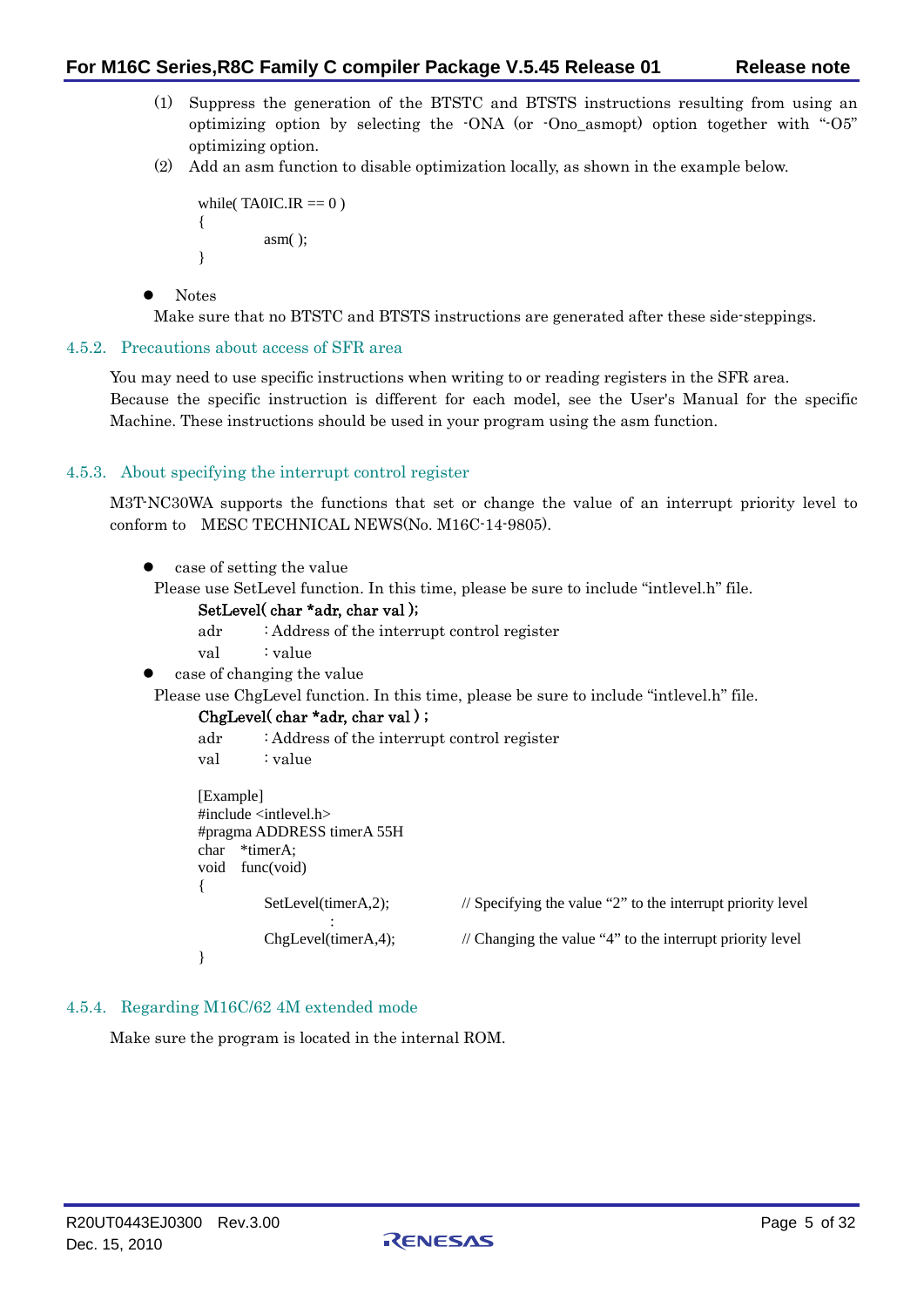#### <span id="page-5-0"></span>4.5.5. Section FirmRam\_NE and the Value of the SB Register when the On-Chip Debugger is Selected

If you select the debugger on the dialog box selecting OnChipDebegger when creating a new project workspace, FirmRam NE section may be allocated from 400H. Then, you can't access the correct area by using the SB relative addressing mode, because the initial value for SB register is set to 400H. If section FirmRam\_NE starts from 400H as the result of linkage, the initial value for the SB register should be changed to the value of the start address of the bss\_SE section. For the start address of the bss SE section, see the contents of the map file.

The values indicated below should be changed to the start address of the bss\_SE section.

| <resetprg.c></resetprg.c>                                  |  |
|------------------------------------------------------------|--|
| void start(void)                                           |  |
|                                                            |  |
|                                                            |  |
| $=(0x400; )$ 400H fixation (Do not change)<br>$\_$ sb $\_$ |  |
|                                                            |  |
|                                                            |  |

<resetprg.h>

| $\sim$ 1<br>SBREGISTER<br>DEF<br>#define<br>— | asm          | ىدە  | Yn∥Y<br>ᆂᆂᆂ |
|-----------------------------------------------|--------------|------|-------------|
|                                               | п<br>∼<br>ىر | .eau | ٬∩µ"        |
|                                               |              |      |             |

MCU Concerned as of May 16, 2009

M16C/26, M16C/26A, M16C/28, M16C/29, M16C/30P, M16C/62P, M16C/6N4, M16C/6N5, M16C/6NK, M16C/6NL, M16C/6NM, M16C/6NN, M16C/6S, M16C/64, M16C/64A, M16C/65

#### <span id="page-5-1"></span>4.5.6. When Using a M16C-Series MCU That Has a Reserved Area from FFFD8h to FFFDBh

Special-page vector-table functions ('#pragma SPECIAL' and assembler directive '.svector') are not usable.

#### <span id="page-5-2"></span>4.6. Precautions about Compiler, Assembler, Linkage Editor and Utilities

<span id="page-5-3"></span>4.6.1. About –Oglobal\_jmp(-OGJ)

If the compiler option  $-Oglobal\ imp(-OGJ)$ , the assembler option  $-JOPT$  and the link option  $-JOPT$  are used and the link option -ORDER or –LOC is specified more than one time, only either -ORDER or -LOC that is specified last time becomes effective and a linkage error occurs.

As a result:

If -ORDER is specified more than one time, a linkage error will occur.

If -LOC is specified more than one time, allocation will not be done properly.

Please be sure to specify  $\cdot$ ORDER and  $\cdot$ LOC respectively one by one.

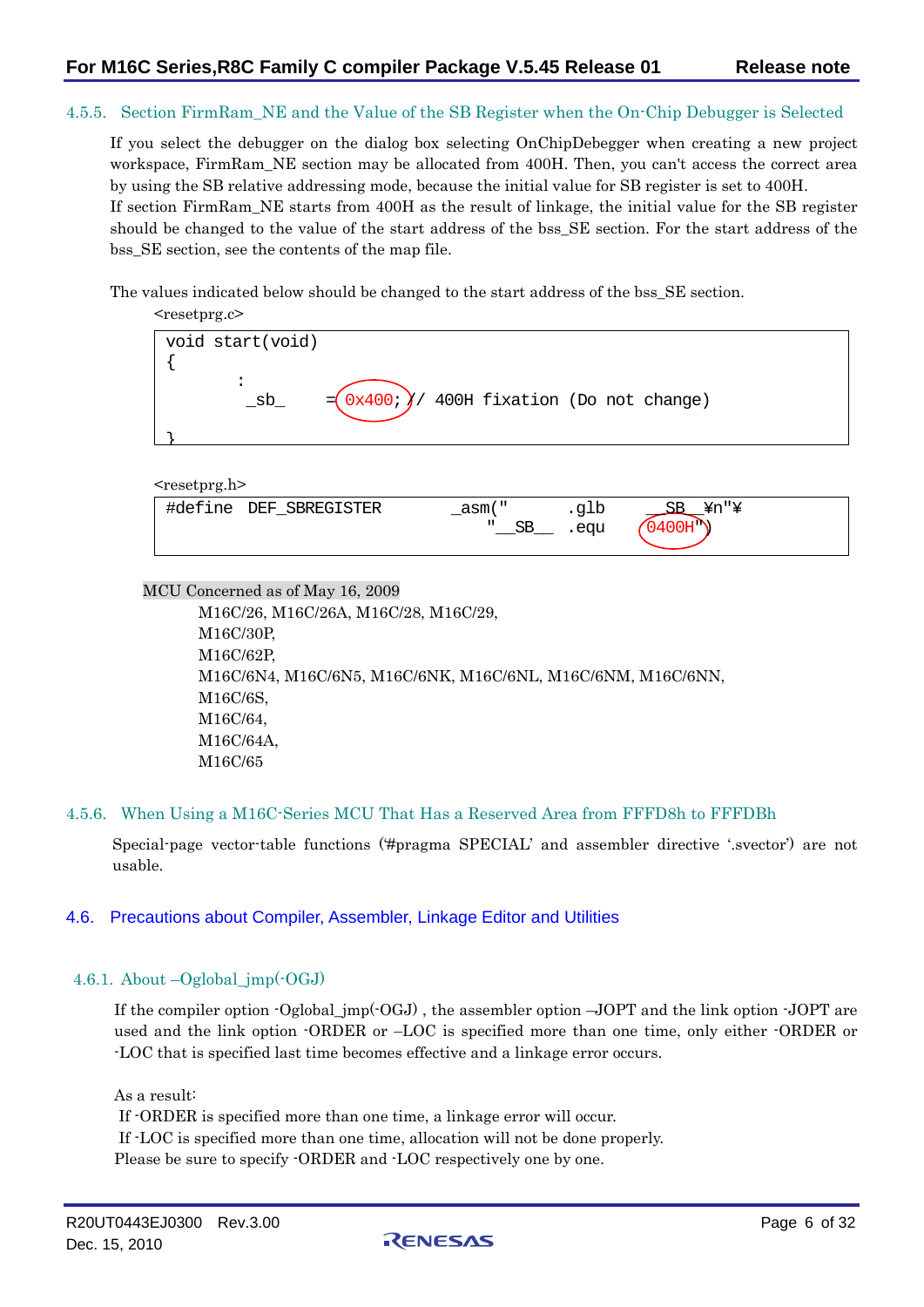## <span id="page-6-0"></span>4.6.2. About Using Inline Functions –OLU and -OFFTI at the Same Time

If the compiler option -Oloop\_unroll(-OLU) and -Oforward function to inline(-OFFTI) are used at the same time, and a function that is expanded inline is described in the loop statement, the following error may occur:

Error (asp30): Undefined symbol exist 'Symbol name'

If this error occurs add a dummy asm function in the statement.

#### <span id="page-6-1"></span>4.6.3. About -ffar\_pointer (-fFP)

If -ffar\_pointer is used, be aware that when the & operator that acquires the address of a near attribute variable is used, it is handled in 16–bit address. Make sure that it is cast with the far pointer prior to the & operator.

Note also that if the pointer size is acquired with sizeof, the return value is 2. If any function without prototype declaration is called, only 2 bytes of address are stacked. Always be sure to declare function prototypes.

#### <span id="page-6-2"></span>4.6.4. Precaution for Assembler start-up files (ncrt0.a30, sect30.inc,nc\_define.inc)

The content of start-up files may be customized depending on the target MCU or application. Please refer to the hardware manual or the datasheet of the target MCU when undergoing such customizations.

#### <span id="page-6-3"></span>4.6.5. About the standard I/O function

The standard I/O functions consume much RAM. If you use *the standard I/O functions in your program* for R8C Family, you cannot use %f,%E,%e,%g,%G for printf.

#### <span id="page-6-4"></span>4.6.6. Precautions about the search of an include file

If you specify a file to include with a drive name in the #include line, and attempt to compile the file from a directory different from the one in which the file to compile is present, instances may occur in which the file to include cannot be found.

Example

#include "c:\user\test\sample.h"  $main()$ 

C:\user>nc30 \user\test2\sample.c -silent \user2\tm\_test\aa.c [Error(cpp30.21):\user2\test2\sample.c, line 1] include file not found 'c:\user\test\sample.h'

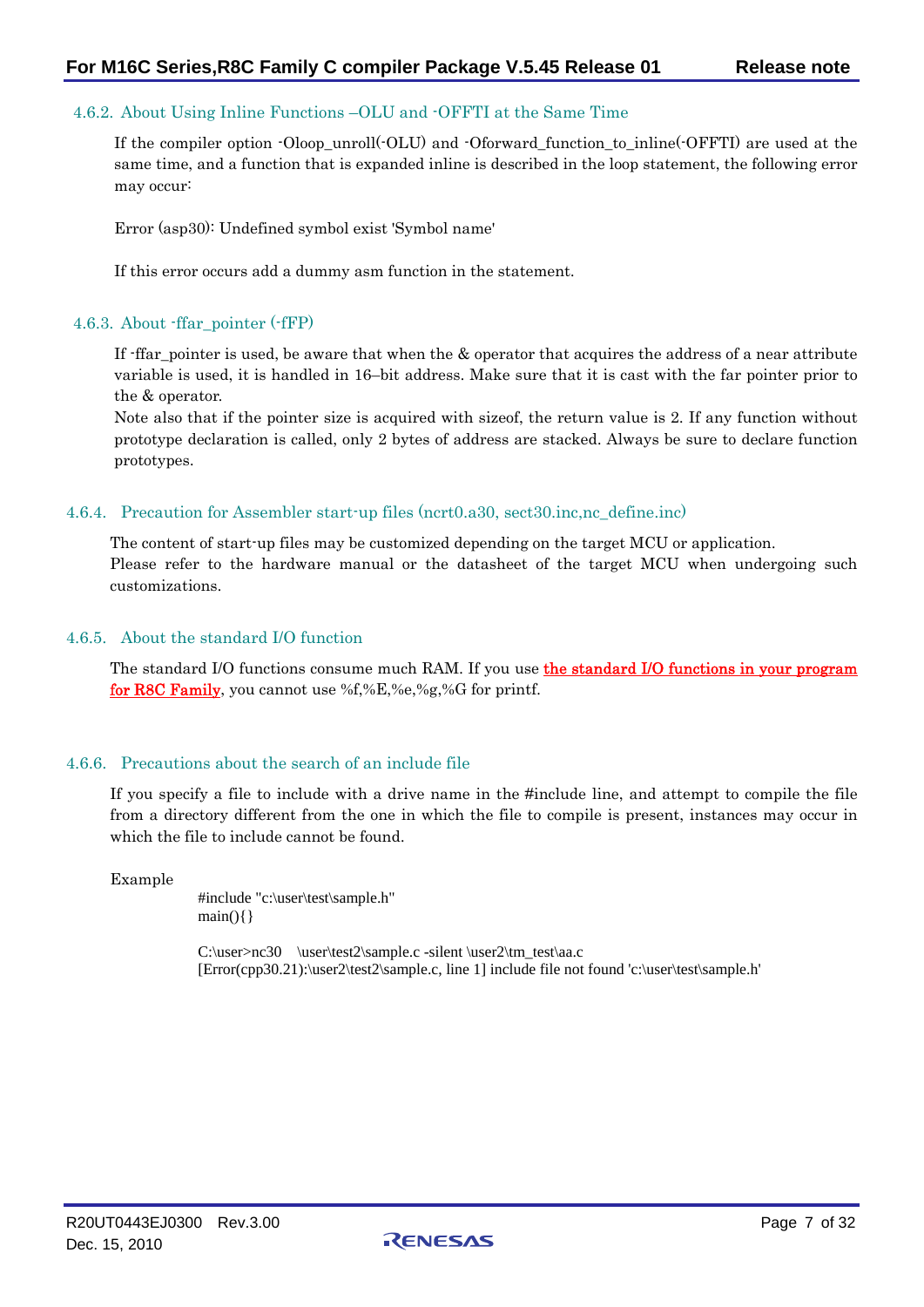#### <span id="page-7-0"></span>4.6.7. Precautions to be taken when using #pragma ASM/ENDASM and asm()

- Regarding debug information when using  $#pragma$  ASM/ENDASM and asm $()$  outside functions, if you write #pragma ASM anywhere outside functions, no C source line information will be output. For this reason, information regarding descriptions in #pragma ASM to #pragma ENDASM, such as error message lines when assembling or linking and line information when debugging, may not be output normally.
- z C compilers generate code of arguments to be passed via registers and of register variables by analyzing their scopes. However, if manipulations of register values are described using inline assemble features(such as #pragma ASM / #pragma ENDASM directives and asm function), C compilers cannot hold information on the scopes of the above-mentioned arguments and register variables. So, be sure to save and restore register contents on and from the stack when registers are loaded using inline assemble functions described above.

#### <span id="page-7-1"></span>4.6.8. Precautions about debugging of a program using \_Bool type

When you debug the program which uses the BOOL type, please confirm whether the debugger supports the \_BOOL type.

In using the debugger which does not support the \_BOOL type, please use a debugging option"-gbool\_to\_char (-gBTC)" at the time of compile.

#### <span id="page-7-2"></span>4.6.9. Precautions regarding the preprocessing directive #define

To define a macro which will be made the same value as the macro ULONG\_MAX, always be sure to add the suffix UL.

#### <span id="page-7-3"></span>4.6.10. Precautions on macro definition

If the name of a macro itself is used in the content of a macro definition and the defined macro is specified in an argument to other function-like macro, macro replacement cannot be executed correctly.

 $\bullet$  Example

```
int a = 10;<br>#define a
              a + a // macro name 'a'
#define p(x,y) x + yvoid func(void) 
{ 
int i = p (a, a); \frac{1}{i} = 40 is correct
                                    // i = 40 is correct
```
#### Workaround

Make sure the macros passed to the arguments to function-like macros are defined with a name that is not used in the macro definition.

```
int a = 10;<br>#define b a + a#define p(x,y) x + yvoid func(void) 
{ 
        int i = p ( b , b );
}
```
 $\frac{1}{2}$  Change to a macro name that is not 'a'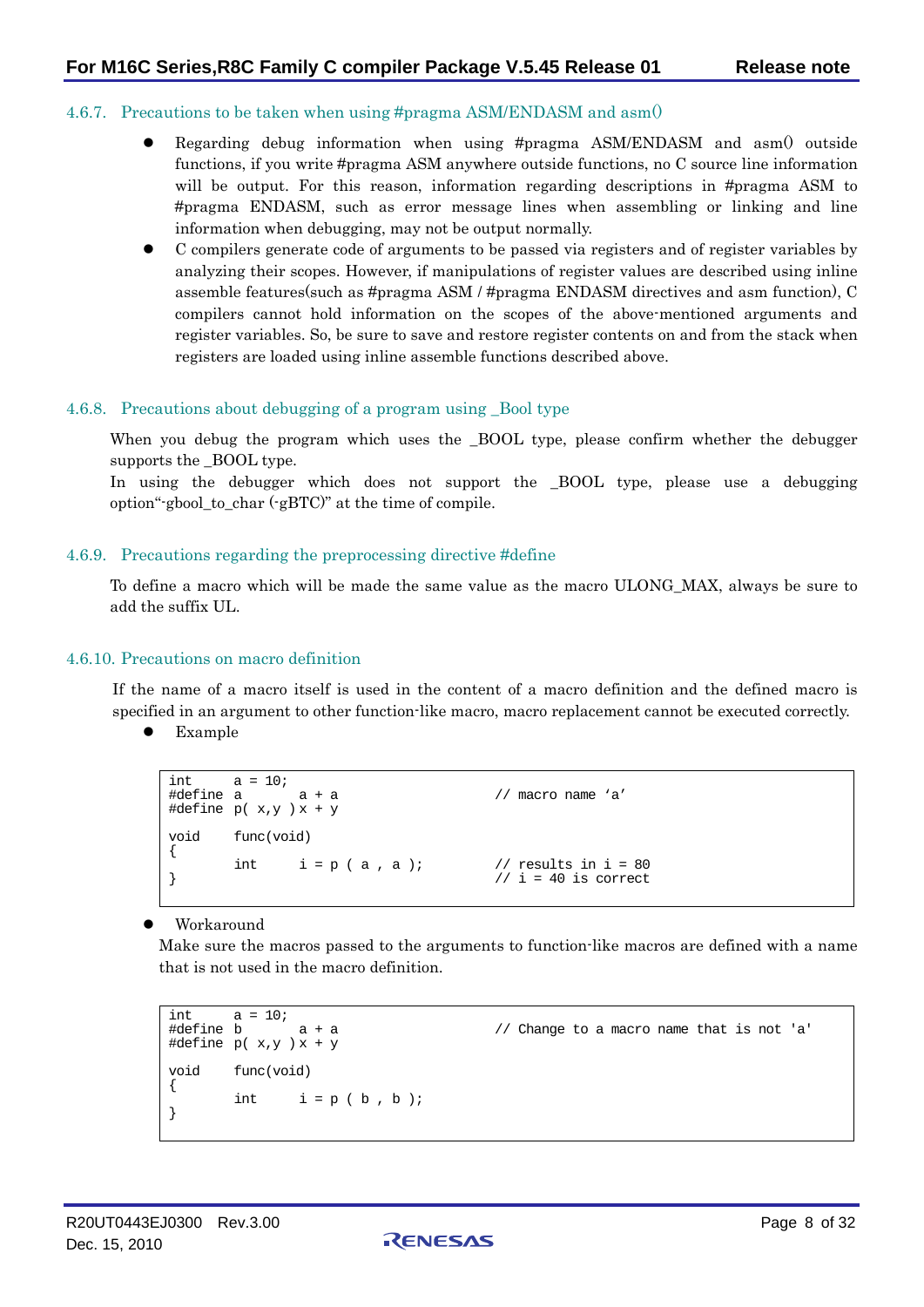### <span id="page-8-0"></span>4.6.11. Precautions on #if preprocessing directive

If a constant expression of #if directive is a shift whose left operand is a negative value and right operand is a value of unsigned type, the result of the shift expression cannot be worked correctly.

Example

```
void func( void ) 
{ 
        char a; 
\#if (-1 << 1U ) > 0 // Determined to be true
        a = 1; // (–1 << 1U) is –2, so that it correctly is false 
#else 
       a = 2i#endif 
}
```
### Workaround

If the left operand of a shift is a negative value, change the right operand of that shift to a value of signed type.

```
void func( void ) 
{ 
         char a; 
#if (-1 << 1 ) > 0 // Disuse of the suffix U changes the right operand of 
       a = 1; // a shift to signed type.#else 
       a = 2i#endif 
}
```
#### <span id="page-8-1"></span>4.6.12. Calls to functions that return a structure result in a system error.

System Error occurs when a return value of a function which returns a structure is used to initialize an auto structure variable.

#### Example

```
typedef struct tag{ 
         long abc;
}st; 
st func(int); 
void main(){ 
         st st1 = func(10);
}
```
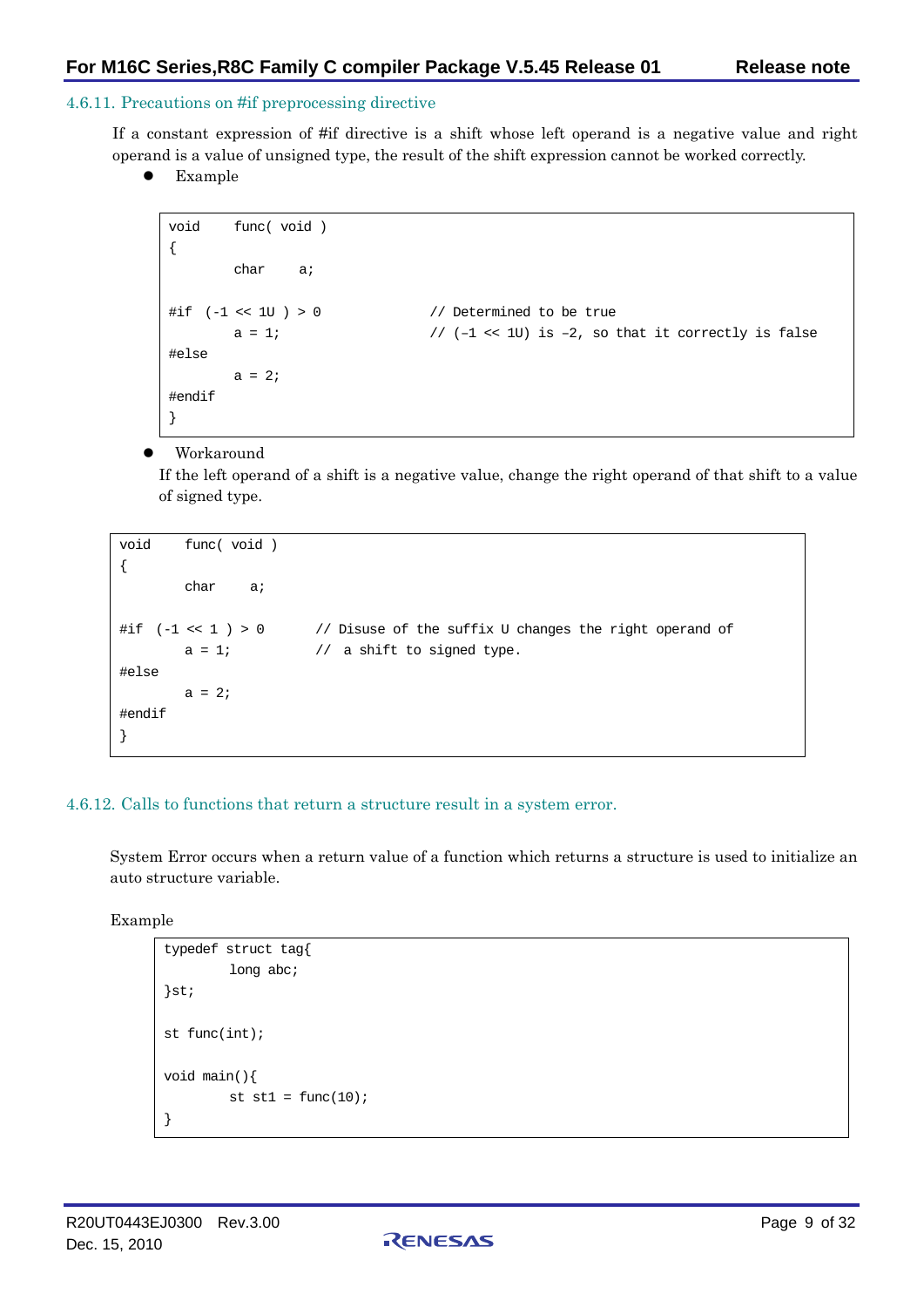### Workaround

Make sure that structure variables of storage class auto are defined separately from the initialization of those variables.

```
void main(){ 
     st st1; 
     st1 = func(10);}
```
# <span id="page-9-0"></span>4.6.13. Precaution about - Ostack\_frame\_align (-OSFA)

If compile option -Ostack frame align (-OSFA) is used, incorrect values of stack size may be provided in inspector information and the stack size display file (with extension .stk). As a result, the values of stack size calculated by the STKViewer and CallWalker (utilizing inspector information) and the stk30 stack size calculate utility (utilizing the stack size display file) will be false.

[Tool News: http://tool-support.renesas.com/eng/toolnews/070701/tn5.htm]

Conditions

- This problem occurs if the following conditions are all satisfied:
- (1) Compile option -Ostack\_frame\_align (-OSFA) is selected.
- (2) Compile option -genter is not selected.
- (3) In the program exists a function that does not make any stack frame.
	- In order that no function can make the stack frame, the following three conditions must be met:
	- The function does not take arguments passed via the stack.
	- In the function exist no auto variables (except for the ones assigned to registers) or auto variables have been deleted by the optimization of the compiler.
	- The compiler does not create any temporary variables.

Example

```
void sub(unsigned int); 
void func(void) /* Condition (3) */ 
{ 
     sub(10);}
```
#### Workaround

Do Not select compile option -Ostack\_frame\_align (-OSFA), or use -genter along with -Ostack\_frame\_align (-OSFA),.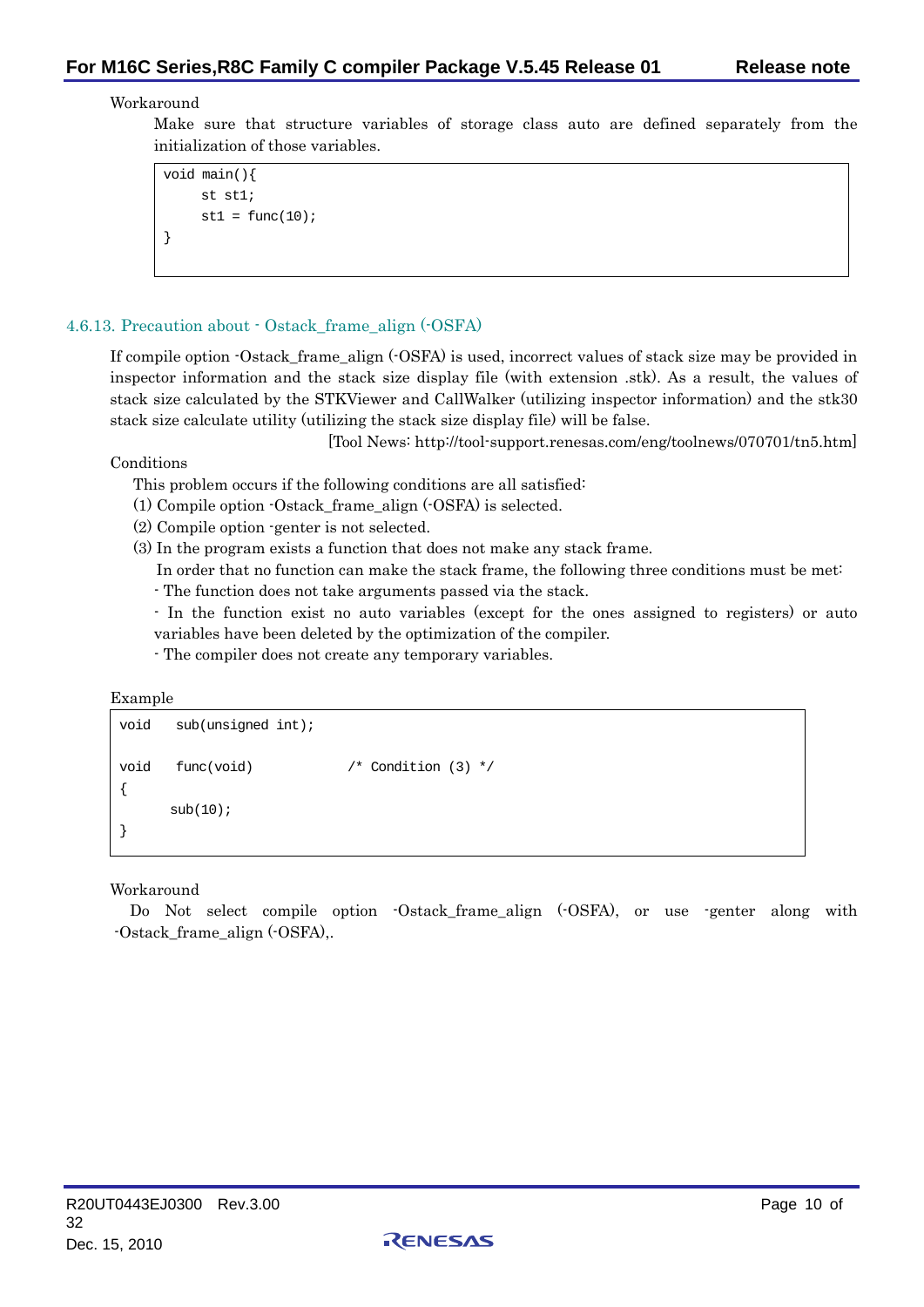### <span id="page-10-0"></span>4.6.14. Precaution about performing right-shift operations

Under the condition that an optimizing option is selected at compilation, System Error may arise if the result of shifting a 32-bit data piece to the right by the number of bits within a range of 11 to 15 is directly stored in or cast to a variable of 16 bits long.

[Tool News: http://tool-support.renesas.com/eng/toolnews/070716/tn4.htm]

Conditions

This problem may occur if the following conditions are all satisfied:

- (1) Any of the following optimizing options is selected to enhance the speed of program execution and minimize ROM consumption: -O, -OR, and -OR\_MAX
- (2) A data piece of 32 bits long is shifted right by the number of bits within a range of 11 to 15.
- (3) The result in (2) above is directly stored in or cast to a variable of 16 bits long.
- (4) The compiler specifies the register in which the data piece to be shifted in (2) and the 16-bit variable in (3) are stored.

#### Example

```
int i; 
long l; 
    i = (int)(1) > 15;
```
#### Workaround

Do not directly store the result of right-shifting a 32-bit data piece in or cast it to a 16-bit variable, but assign it to a 32-bit variable and then store this variable in a 16-bit variable.

Modification of the above example

```
int i; 
long l, ll; 
    \vert \vert = \vert >> 15; /* Assign the result to a 32-bit variable */
    i = (int)ll;
```
#### <span id="page-10-1"></span>4.6.15. Precaution about utl30

C compiler user's manual "Appendix G the SBDATA declaration & SPECIAL page Function declaration utility (utl30)" on Page 357 has the statement that "Includes, during startup (sect30.inc), the SPECIAL Page vector definition file (special.inc) as a file to be included". But, this is the explanation for the version older than V.5.40. The SPECIAL Page vector definition file is unnecessary in V.5.40 or later. Therefore, please do not use it.

#### <span id="page-10-2"></span>4.6.16. Precaution about MapViewer

As you cannot use Online Help of the MapViewer with a PC running Windows Vista(R), please use that of the EcxMap and CallWalker instead.

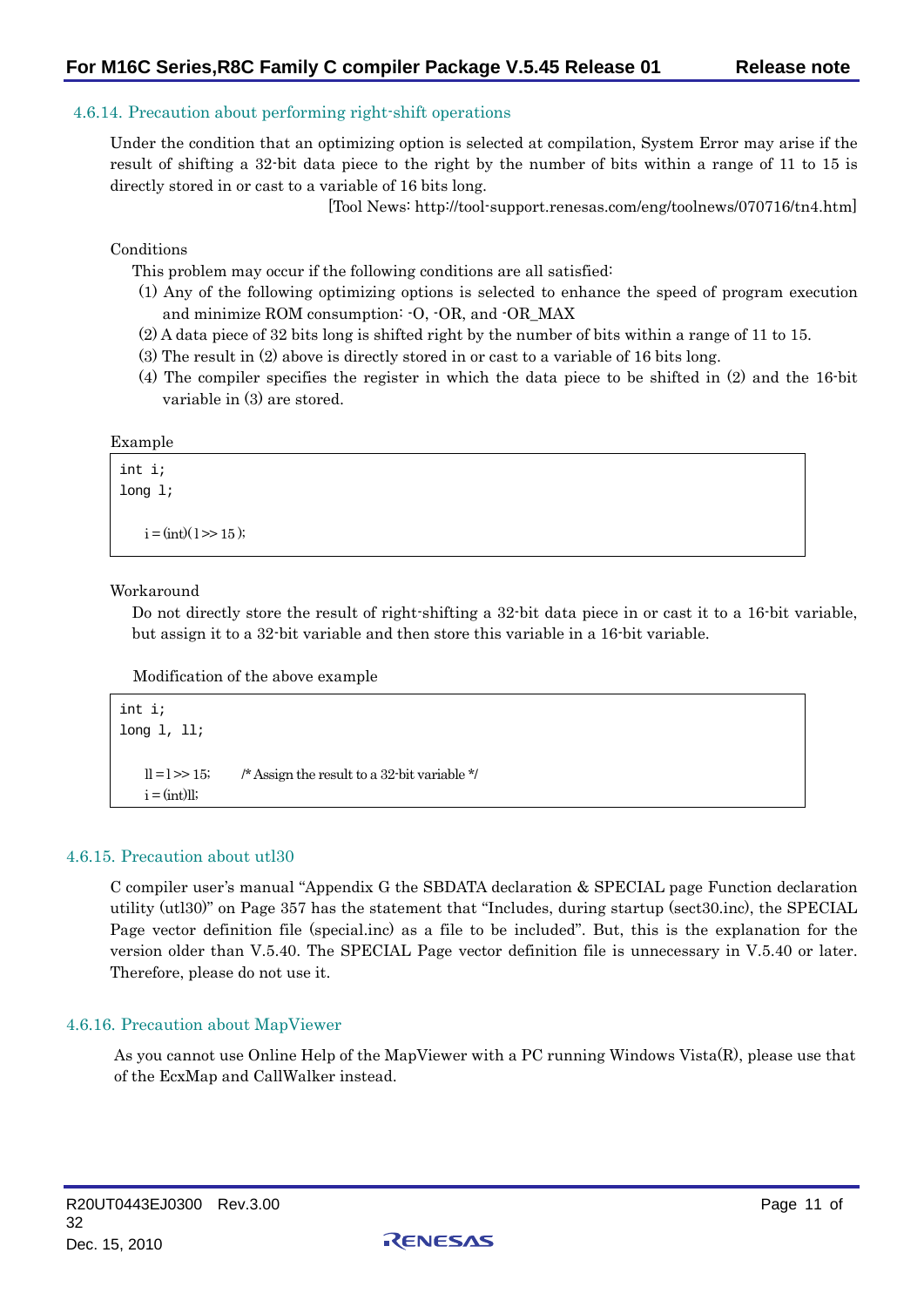### <span id="page-11-0"></span>4.6.17. Precaution about malloc<sup>()</sup>, calloc<sup>()</sup> and realloc<sup>()</sup>

Memory management function malloc ,calloc and realloc of the NC30WA cannot secure the area of 64KB or more at a time.

#### <span id="page-11-1"></span>4.6.18. Note on Defining an Incomplete Structure or Union Type

When the definition of a member follows that of an incomplete structure or union type (in which only a tag has been defined) using typedef, the members in structures or unions that are declared with the typedef name may not be displayed by any debuggers.

Note, however, that debuggers will display these members correctly when their definition precedes typedef.

Example of occurrence

```
typedef struct str1 str1_t; /* An incomplete structure type is 
defined */ 
struct str1 { /* Members are defined */ 
     int i; 
     int j; 
}; 
str1_t s = \{ 1, 2 \}; /* A structure is declared with the typedef
name */
```
# <span id="page-11-2"></span>5. Contents of upgrade from V.5.45 Release 00

### <span id="page-11-3"></span>5.1. Contents of upgrade about C compiler

#### <span id="page-11-4"></span>5.1.1. Fixed Problems

The following known problems have been fixed

- $\bullet$  With Errors Arising after Linking is Performed [RENESAS TOOL NEWS] <http://tool-support.renesas.com/eng/toolnews/091116/tn3.htm>
- With Calculating Stack Usage [RENESAS TOOL NEWS] [http://tool-support.renesas.com/eng/toolnews/091116/tn2.htm](http://tool-support.renesas.com/eng/toolnews/080616/tn1.htm)
- With the function for automatically generating variable vector tables

[RENESAS TOOL NEWS] [http://tool-support.renesas.com/eng/toolnews/091001/tn4.htm](http://tool-support.renesas.com/eng/toolnews/080616/tn2.htm)

# <span id="page-11-5"></span>5.2. Contents of upgrade about High-performance Embedded Workshop

# <span id="page-11-6"></span>5.2.1. Fixed Problems

• With using SQM lint (the MISRA C rule checker) with High-performance Embedded Workshop [RENESAS TOOL NEWS] [http://tool-support.renesas.com/eng/toolnews/090801/tn1.htm](http://tool-support.renesas.com/eng/toolnews/080616/tn3.htm)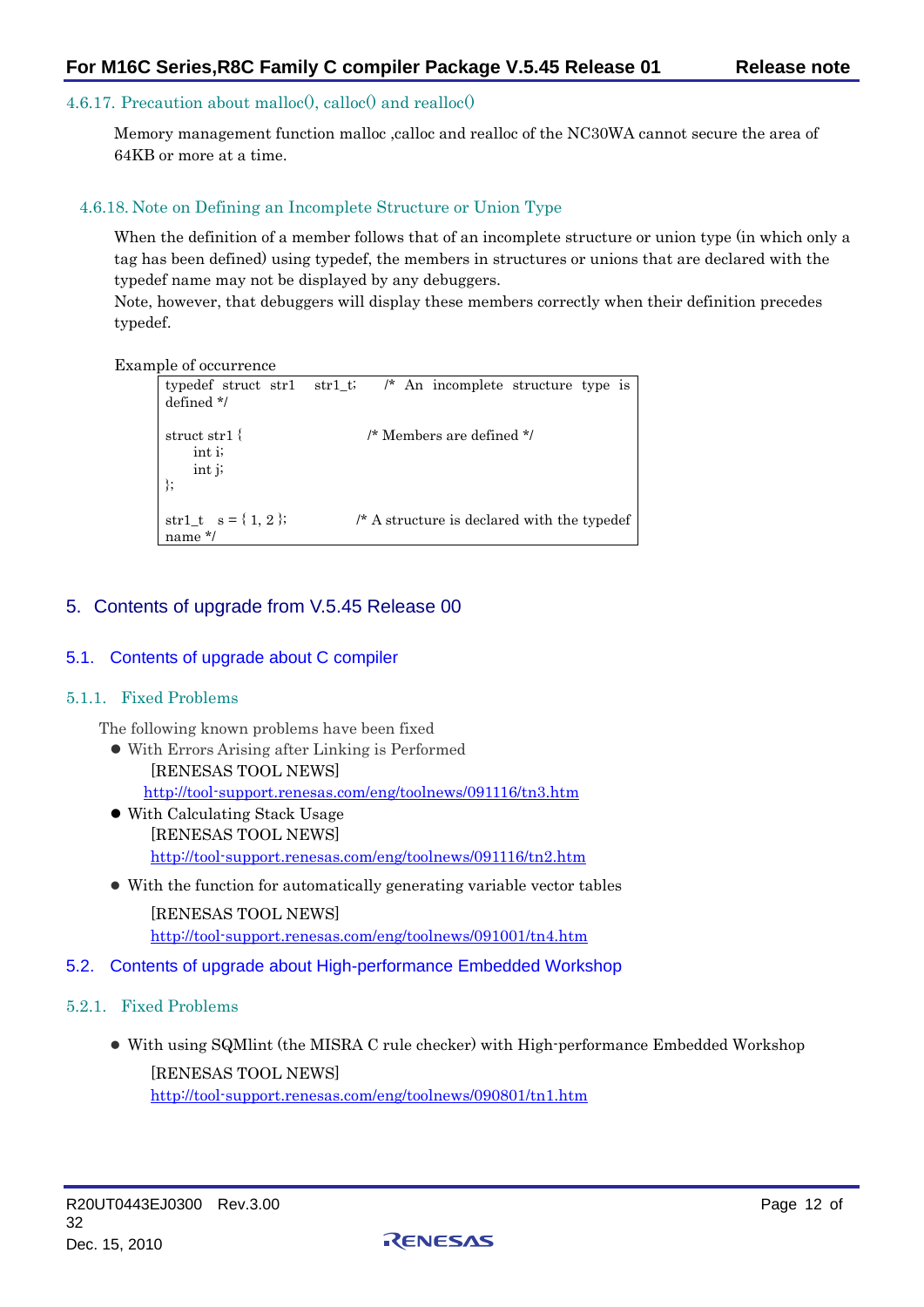# <span id="page-12-0"></span>6. Software version list of C Compiler Package

The following lists the software items and their versions include with C Compiler Package V.5.45 Release 01.

| $\bullet$ nc30    | V.6.03.22.003 |
|-------------------|---------------|
| $\bullet$ cpp30   | V.4.10.00.000 |
| $\bullet$ ccom 30 | V.5.32.04.003 |

- $\bullet$  aopt30 V.1.04.04.001
- $\bullet$  sbauto  $V.1.00.00.000$
- $\bullet$  as 30 V.5.15.00.001
- mac $30$  V.3.42.00.000
- $pre30$  V.1.10.12
- $\alpha$  asp30  $V.5.14.00.000$
- $\bullet$  ln30 V.5.15.00.001
- $\bullet$  lb30  $V.1.02.00.000$
- $\bullet$  lmc30 V.4.02.01.000
- $\bullet$  xrf30  $V.2.02.00.000$
- $\bullet$  abs30  $V.2.11.00.000$
- $\bullet$  utl30  $V.1.00.09.001$
- $\bullet$  MapViewer V.3.01.02
- $\bullet$  genmap  $V.1.00.01.001$
- gensni V.1.00.00.002

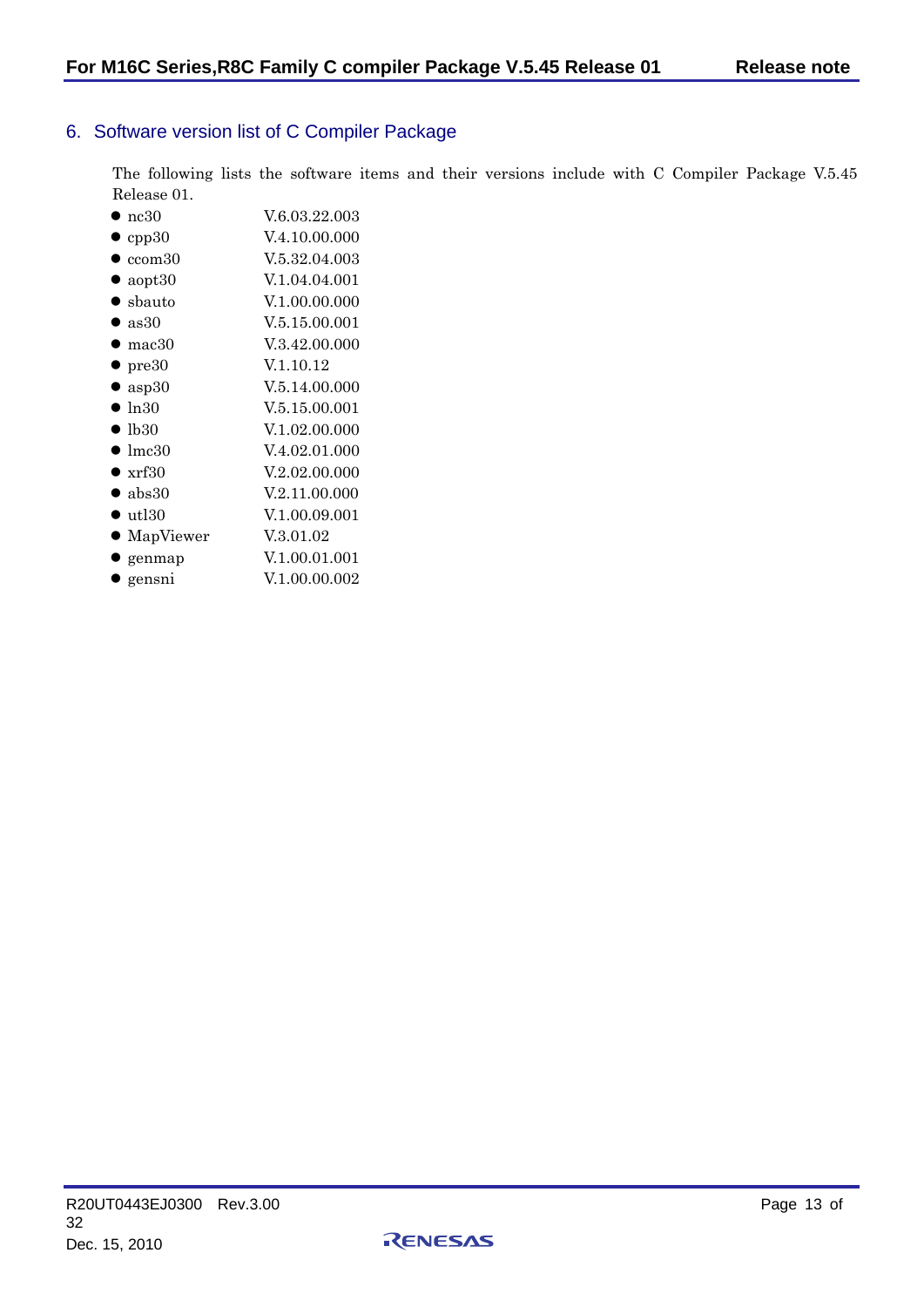# <span id="page-13-0"></span>7. Conformance with MISRAC Rule

#### <span id="page-13-1"></span>7.1. Standard Function Library

In C-Source code of standard function library M3T-NC30WA, it is found that some rules<sup>2</sup> are against the MISRAC Rule, but these violations do not constitute a drawback to any operation.

#### <span id="page-13-2"></span>7.1.1. Cause of Rule Violation

In C-Source code of standard function library M3T-NC30WA, the major causes for rule violation are as follows:

- $\bullet$  C-Compiler specifications (near/far modifier, asm () function and #pragma)
- $\bullet$  Declaration of function based on ANSI Standard
- $\bullet$  The evaluation sequence in the conditional statement is not described explicitly, using a parenthesis.
- Implicit type conversion
- $\bullet$

#### <span id="page-13-3"></span>7.1.2. Inspection No. running counter to the rule

The following are Inspection Nos. that run counter to the Rule:

| $\sim$ 1 | 12   |     | 14 18 |    |          | 22  | 28  | 34  | -35 |
|----------|------|-----|-------|----|----------|-----|-----|-----|-----|
| 36       | - 37 | -38 | 39    | 43 | 44       | 45  | 46  | 48  | -49 |
| 50       | 54   | 55  | 56    | 57 | 58       | 59  | 60  | 61  | -62 |
| 65       | - 69 | 70  |       |    | 71 72 76 | 77  | 82  | 83  | 85  |
| 99       | 101  | 103 | 104   |    | 105 110  | 111 | 115 | 118 | 119 |
| 121      | 124  |     |       |    |          |     |     |     |     |

#### <span id="page-13-4"></span>7.1.3. Evaluation Environment

| Compiler        | M3T-NC30WA V.5.30 Release 1                                                                                                      |
|-----------------|----------------------------------------------------------------------------------------------------------------------------------|
| Compile Option  | $\cdot$ O $\cdot$ c $\cdot$ as30 " $\cdot$ DOPTI=0" $\cdot$ gnone $\cdot$ finfo $\cdot$ fNII $\cdot$ misra all $\cdot$ r \$*.csv |
| MISRA C Checker | SQMlint V.1.00 Release 1A                                                                                                        |

# <span id="page-13-5"></span>7.2. Conformance with MISRA C Rule in HEW Generation Source Code

In C-Source code that HEW (High-performance Embedded Workshop) generates automatically, it is found that some rules are against the MISRAC Rule, but these violations do not constitute a drawback to any operation.

#### <span id="page-13-6"></span>7.2.1. Cause of Rule Violation

In C-Source code that HEW generates, the major causes for rule violation are as follows:

- z C-Compiler specifications ( #pragma etc.)
- cope of variable defined by Header-File
	- Definition of type used in Bit-Field

#### <span id="page-13-7"></span>7.2.2. Inspection No. running counter to the rule

| The following are Inspection Nos. that run counter to the Rule: |                                          |          |    |           |     |
|-----------------------------------------------------------------|------------------------------------------|----------|----|-----------|-----|
|                                                                 | $13 \t 14 \t 22 \t 34 \t 36 \t 37 \t 43$ |          |    |           |     |
|                                                                 | 54 59                                    | 69 76 82 | 85 | <b>QQ</b> | 104 |

RENESAS

<span id="page-13-8"></span>2 These results were produced after inspection using MISRAC Rule Checker SQMLint.

l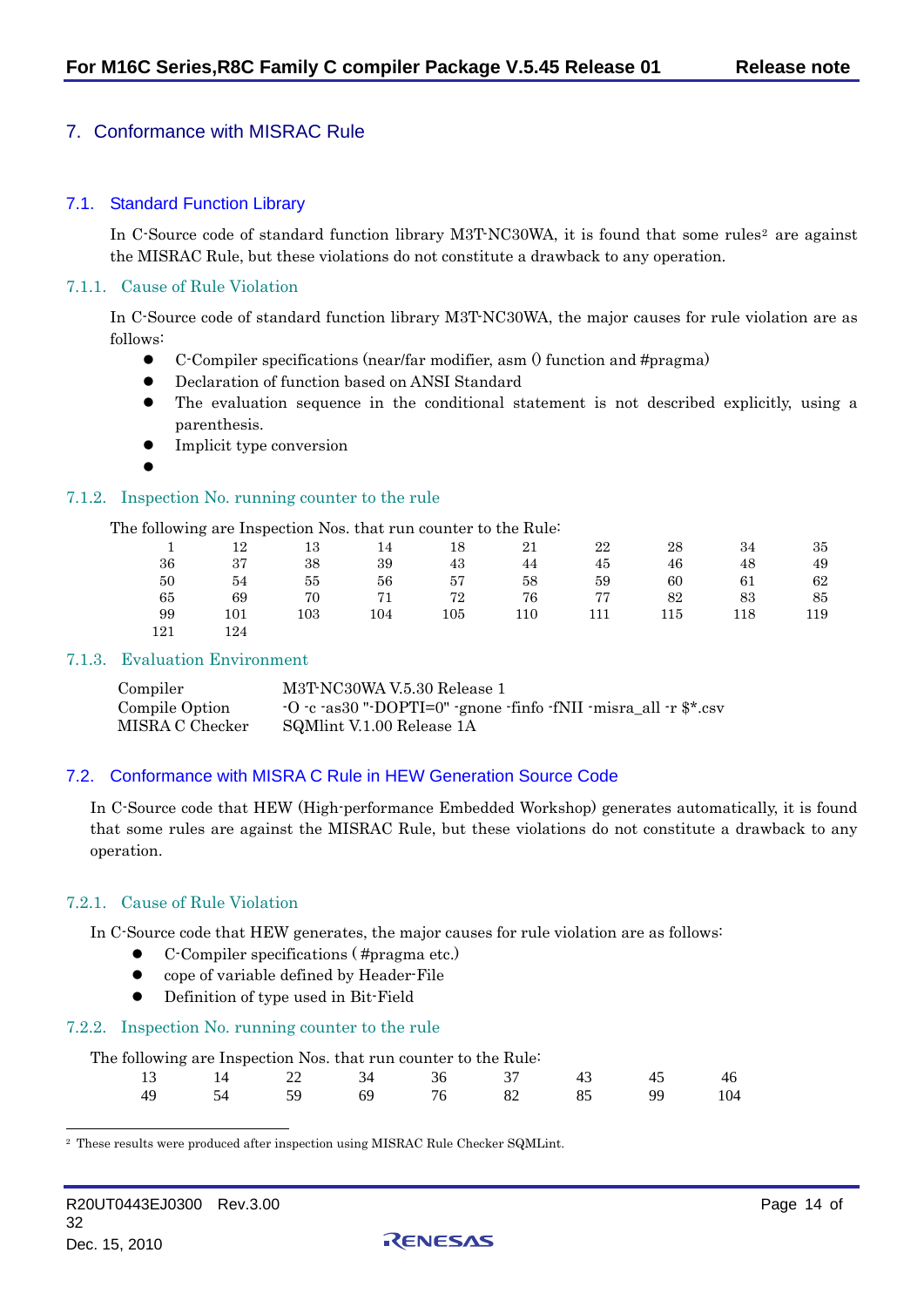110 111 115 124 126

### <span id="page-14-0"></span>7.2.3. Evaluation Environment

| Compiler        | M3T-NC30WA V.5.45 Release 00 |
|-----------------|------------------------------|
| Compile Option  | -c -misra all                |
| MISRA C Checker | SQMInt V.1.03 Release 00     |

## 7.2.4. #pragma extended functions for use in C start-up (Misra C rule 99)

<span id="page-14-1"></span>

| <b>Extended Function</b> | Definition<br>File                                        | Description                                                                    | Function                                                                                                                                                                                                                                  | Remark                                              |
|--------------------------|-----------------------------------------------------------|--------------------------------------------------------------------------------|-------------------------------------------------------------------------------------------------------------------------------------------------------------------------------------------------------------------------------------------|-----------------------------------------------------|
| #pragma STACKSIZE        | resetprg.h                                                | Defines the user<br>stack size.                                                | The stack section (stack)<br>is output and the top<br>label name of the stack is<br>generated.                                                                                                                                            | For compiler use only and<br>strictly not for user. |
| #pragma ISTACKSIZE       | resetprg.h                                                | Defines the<br>interrupt stack size.                                           | The interrupt stack<br>section (istack) is output<br>and the top label name of<br>the interrupt stack is<br>generated.                                                                                                                    | For compiler use only and<br>strictly not for user. |
| #pragma CREG             | resetprg.h                                                | Declares an internal<br>register of the<br>MCU.                                | A special instruction is<br>used to generate code for<br>access to an internal<br>register declared by this<br>pragma.                                                                                                                    | For compiler use only and<br>strictly not for user. |
| #pragma sectaddress      | resetprg.h<br>fvector.c                                   | Defines a section.<br>Its address can also<br>be declared at the<br>same time. | The section name<br>declared by this pragma<br>is used to define a section.<br>When its address is<br>specified at the same<br>time, an address<br>definition using a pseudo<br>instruction ".org" is<br>output.                          | For compiler use only and<br>strictly not for user. |
| #pragma entry            | resetprg.h                                                | Declares a function<br>to be executed at<br>the time of a reset.               | An enter instruction to<br>configure a stack frame<br>for the function declared<br>by this pragma is not<br>output.<br>This is because the enter<br>instruction should not be<br>generated before the<br>stack pointer is<br>initialized. | For compiler use only and<br>strictly not for user. |
| #pragma interrupt/V      | fvetor.c                                                  | Generates a vector<br>table.                                                   | Only the interrupt vector<br>is defined for the function<br>declared by this pragma.                                                                                                                                                      | Refer to Appendix B7<br>for syntax and<br>example.  |
| #pragma interrupt        | intprg.c<br>fvector.c                                     | Declares an<br>interrupt function.                                             | Interrupt-function code is<br>generated for the function<br>declared by this pragma.                                                                                                                                                      | Refer to Appendix B7<br>for syntax and<br>example   |
| #pragma interrupt        | heap.c<br>resetprg.c<br>initsct.h<br>resetprg.c<br>firm.c | Changes the name<br>of a section.                                              | The section name is<br>changed to the one<br>defined by this pragma.                                                                                                                                                                      | Refer to Appendix B7<br>for syntax and<br>example.  |
| #pragma ADDRESS          | Each sfr<br>header file                                   | Defines the I/O<br>address and<br>declares a variable.                         | .equ is used to define the<br>I/O address for sfr defined<br>by this pragma.                                                                                                                                                              | Refer to Appendix B7<br>for syntax and<br>example.  |

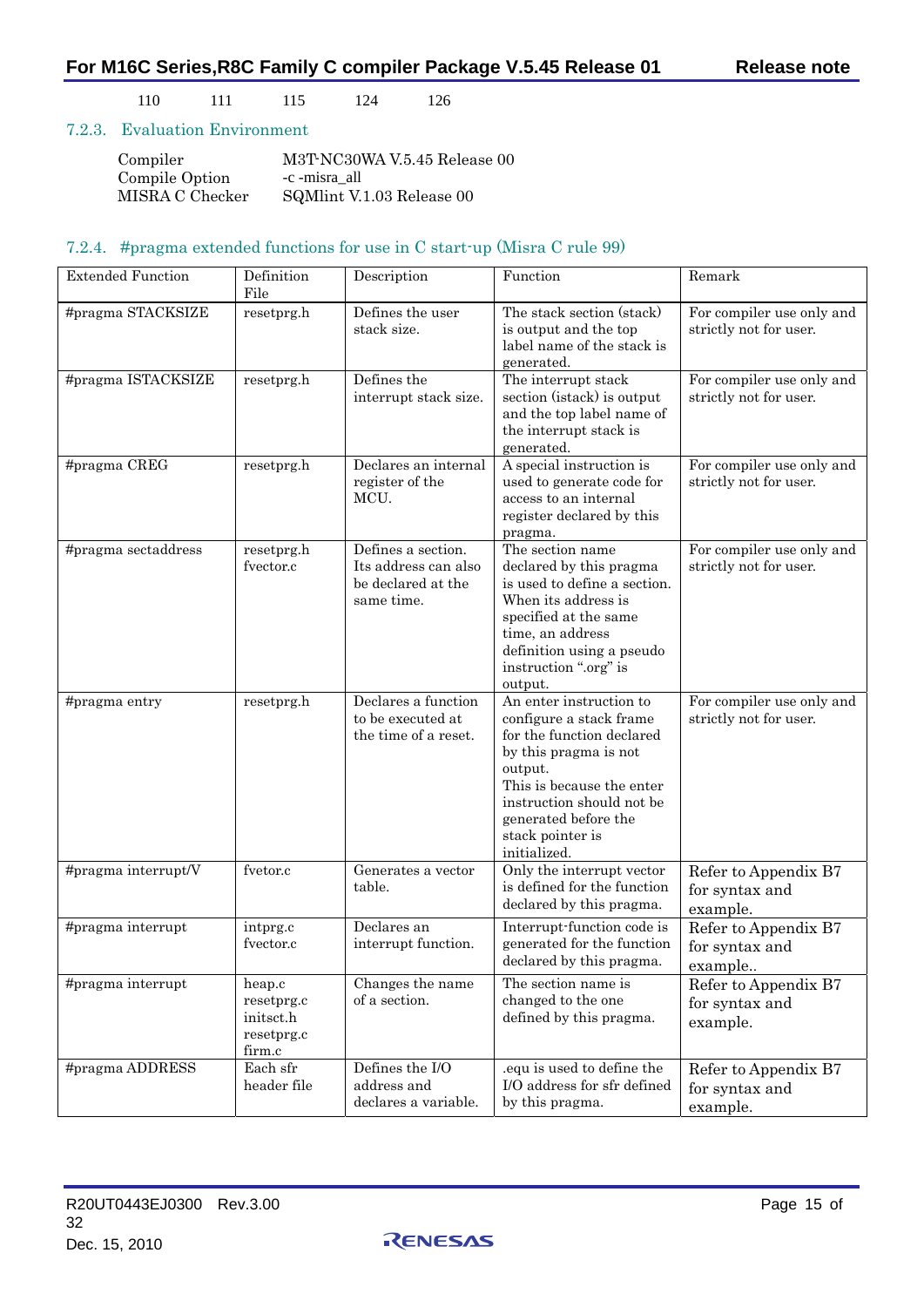# <span id="page-15-0"></span>8. C-language Startups

V.5.40 Release 00(A) or earlier version of compilers does not support startup programs written in C language.

Please note that the conventional startups written in assembler such as ncrt0.a30 , sect30.inc and nc\_define.inc can be used the same way as in the past.

To use the conventional ncrt0.a30 , sect30.inc and nc\_define.inc select Application indicated by (1) in the new project workspace below.

| <b>New Project Workspace</b>                                                                                                                          |                                                                                                                               |        |     |
|-------------------------------------------------------------------------------------------------------------------------------------------------------|-------------------------------------------------------------------------------------------------------------------------------|--------|-----|
| Projects                                                                                                                                              |                                                                                                                               |        |     |
| <b>B</b> Application<br><b>B</b> C source startup Application<br><b>B</b> Empty Application<br>19 Import Makefile<br>$\bigcirc$ Library<br>Properties | Workspace Name:<br>Project Name:<br>Directory:<br>F:\WorkSpace<br>CPU family:<br>M16C<br>Tool chain:<br>Renesas M16C Standard | Browse | (1) |
|                                                                                                                                                       | 0K                                                                                                                            | Cancel |     |

#### <span id="page-15-1"></span>8.1. Generated Files

The C-language startup includes the following files:

(1) resetprg.c

Initializes the microcomputer.

(2) initsct.c

Initializes each section (by clearing them to 0 and transferring initial values).

(3) heap.c

Reserves storage for the heap area.

(4) fvector.c

Defines the fixed vector table.

 $(5)$  intprg.c

Declares the entry function for variable vector interrupts.

(6) firm.c/firm\_ram.c

Reserves storage for the program and workspace areas used by firm of FoUSB/E8 as dummy areas when OnChipDebugger is selected. (Please do not alter the file.)

(7) cstartdef.h

Defines the sizes of stack and heap

R20UT0443EJ0300 Rev.3.00 Page 16 of 32 Dec. 15, 2010

RENESAS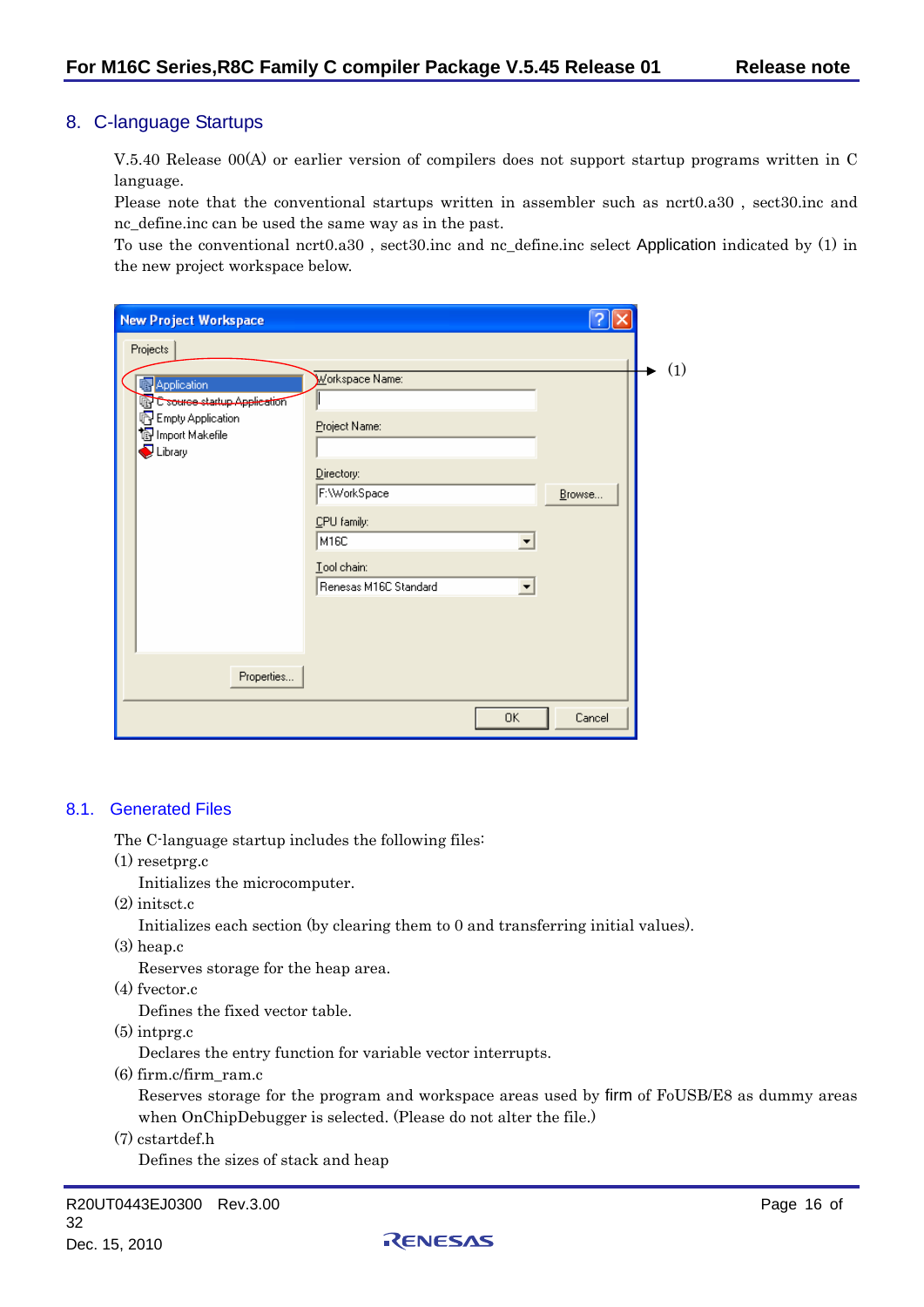#### (8) initsct.h

Contains statements for the processes (assembler macros) that initialize each section. (Please do not alter the file.)

## (9) resetprg.h

Includes each header file.

(10) typedef.h

Declares each type by typedef. (Please do not alter the file.)

(11) sfrXX.h,sfrXX.inc

The sfr definition header file of CPU chosen when a project was created is registered to the work space.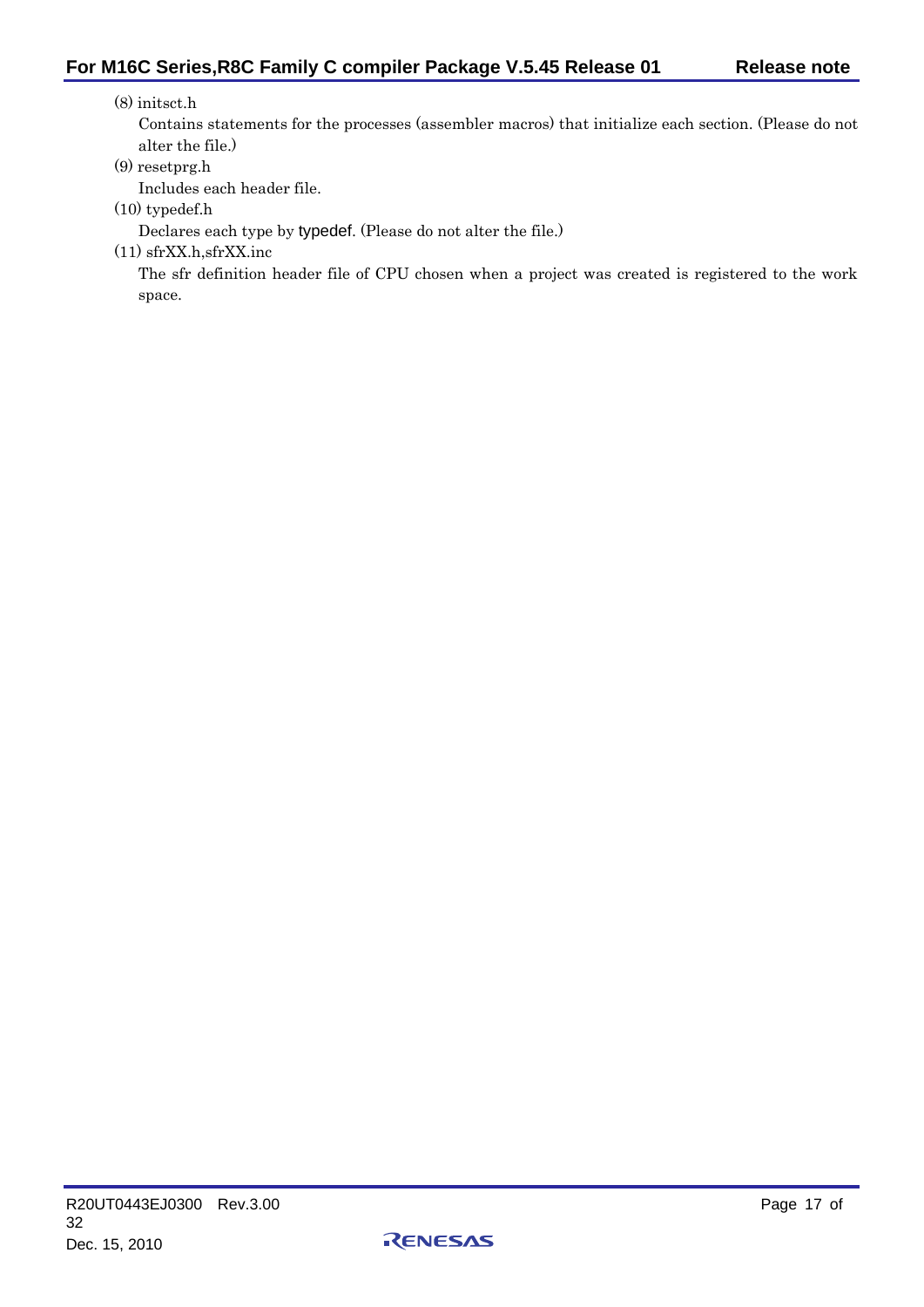# <span id="page-17-0"></span>8.2. Processing of Each Generated File

#### resetprg.c (essential)

The content of this file varies with the selected MCU (M16C or R8C).

| ₹      | void start(void)        |                                  |              |                                                      |  |                |  |  |  |
|--------|-------------------------|----------------------------------|--------------|------------------------------------------------------|--|----------------|--|--|--|
|        | $_{1sp}$                | $=\&$ _istack_top;               |              | $\ell$ set interrupt stack pointer                   |  | $\circled{3}$  |  |  |  |
|        | prcr                    | $= 0x02;$                        |              |                                                      |  | $\circ$        |  |  |  |
|        | pm0                     | $= 0x00;$                        |              | // set processor mode register www.www.www.          |  | $\circ$        |  |  |  |
|        | prcr                    | $= 0x00;$                        |              |                                                      |  | $\circledS$    |  |  |  |
|        | $fig\_$                 |                                  |              | $=$ $\mathbb{F}_\text{value}$ ; // set flag register |  | (7)            |  |  |  |
|        | #if STACKSIZE_!=0       |                                  |              |                                                      |  |                |  |  |  |
|        | $\_sp$                  |                                  |              | $=$ &_stack_top; // set user stack pointer           |  | (8)            |  |  |  |
| #endif |                         |                                  |              |                                                      |  |                |  |  |  |
|        | $_{\rm -sb}$            |                                  |              | $= 0x400$ ; // 400H fixation (Do not change)         |  | (9)            |  |  |  |
|        |                         |                                  |              |                                                      |  |                |  |  |  |
|        |                         | // set variable vector's address |              |                                                      |  |                |  |  |  |
|        | asm("                   | ldc                              |              | #((topof vector)>>16)&0FFFFh,INTBH"); 400            |  |                |  |  |  |
|        | $\mathsf{Lasm}("$       | ldc                              |              | #(topof vector)&0FFFFh, INTBL");                     |  |                |  |  |  |
|        |                         |                                  |              |                                                      |  |                |  |  |  |
|        | initsct();              |                                  |              | // initialize each sections                          |  | (11)           |  |  |  |
|        | #if STACKSIZE_!=0       |                                  |              |                                                      |  |                |  |  |  |
|        | $\_sp\_$                |                                  |              | $=$ &_stack_top; // set user stack pointer           |  |                |  |  |  |
| #else  |                         |                                  |              |                                                      |  | $\circled{12}$ |  |  |  |
|        | $\verb isp_ $           |                                  |              | $=\&$ _istack_top; // set interrupt stack pointer    |  |                |  |  |  |
| #endif |                         |                                  |              |                                                      |  |                |  |  |  |
|        |                         |                                  |              |                                                      |  |                |  |  |  |
|        | #if $_HEAPSIZE$ = $= 0$ |                                  |              |                                                      |  |                |  |  |  |
|        | $heap\_init()$          |                                  |              | // initialize heap                                   |  | (13)           |  |  |  |
| #endif |                         |                                  |              |                                                      |  |                |  |  |  |
|        |                         | #if $_\text{STANDARDIO}$ = = 0   |              |                                                      |  | (14)           |  |  |  |
|        | init()                  |                                  |              | $\frac{1}{10}$ initialize standard I/O               |  |                |  |  |  |
| #endif |                         |                                  |              |                                                      |  |                |  |  |  |
|        |                         |                                  |              | $fb = 0$ ; // initialize FB registe for debugger     |  | (15)           |  |  |  |
|        | main()                  |                                  |              | $\mathcal U$ call main routine                       |  |                |  |  |  |
|        | exit()                  |                                  | // call exit |                                                      |  |                |  |  |  |
|        |                         |                                  |              |                                                      |  |                |  |  |  |
|        |                         |                                  |              |                                                      |  |                |  |  |  |

 $(2)$  The function body of the CPU initialization function start $(0)$  is defined.

(3) Initializes the interrupt stack pointer.

(4) Sets the protect register to "Write-enabled".

(5) Sets the processor mode register to "single-chip mode."

If modes need to be changed, this expression must be altered.

(6) Sets the protect register to "Write-inhibited".

(7) Sets the U flag.

If you chose "Use the user stack" in the workspace creation wizard, the user stack pointer is set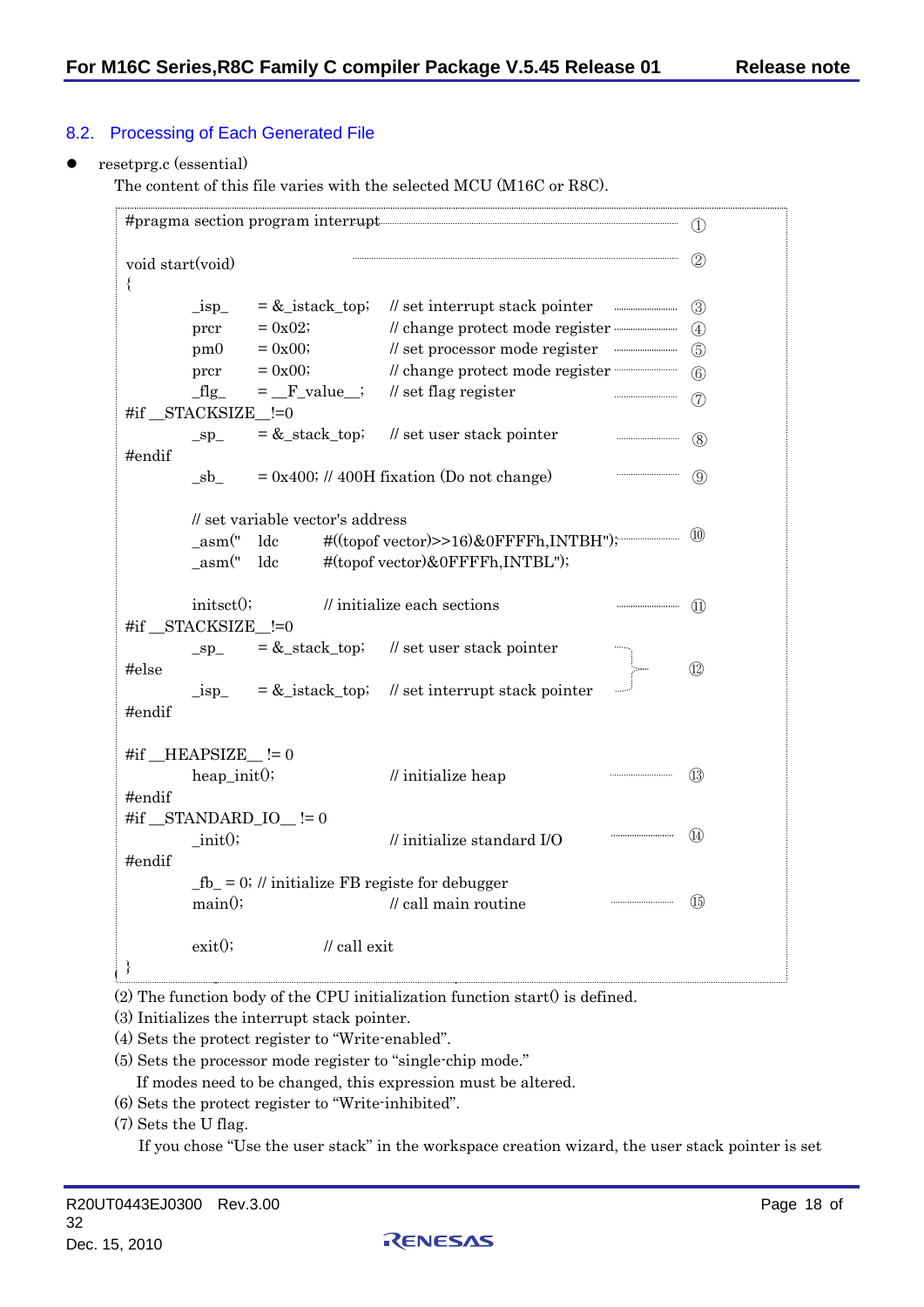# **For M16C Series,R8C Family C compiler Package V.5.45 Release 01 Release note**

(8) Initializes the user stack pointer if you chose "Use the user stack" in the workspace creation wizard.

(9) Sets the SB register to address 0x400 (which sets the start address of RAM).

(10) Sets the variable vector address in the INTB register.

(11) Initializes each section (by clearing them to 0 and transferring initial values).

(12) Initializes the stack pointer again after the initialization of sections.

(13) Initializes the heap area.

If memory management functions are used, call to this function must be enabled. (14) Initializes the standard input/output library

If standard input/output functions are used, call to this function must be enabled. (15) Calls the main function.

### z initsct.c (essential)

The content of this file varies with the selected MCU (M16C or R8C).

|           | void initsct(void)                  |                                             |
|-----------|-------------------------------------|---------------------------------------------|
|           |                                     |                                             |
|           | sclear("bss_SE","data,align");      | ------------------------------------<br>(1) |
|           | sclear("bss_SO","data,noalign");    |                                             |
|           | sclear("bss_NE","data,align");      |                                             |
|           | sclear("bss_NO","data,noalign");    |                                             |
|           | #ifndef NEAR                        |                                             |
|           | sclear_f("bss_FE","data,align");    | <br>(2)                                     |
|           | sclear f("bss FO","data, noalign"); |                                             |
| #endif    |                                     |                                             |
|           | // add new sections                 |                                             |
|           | // bss_clear("new section name");   |                                             |
|           |                                     |                                             |
|           | scopy("data_SE","data, align");     | -----------------------------------<br>(3)  |
|           | scopy("data_SO","data,noalign");    |                                             |
|           | scopy("data_NE","data, align");     |                                             |
|           | scopy("data_NO","data,noalign");    |                                             |
|           | #ifndef NEAR                        |                                             |
|           | scopy_f("data_FE","data,align");    | ---------------------------------<br>- (4)  |
|           | scopy_f("data_FO","data,noalign");  |                                             |
| $#$ endif |                                     |                                             |
|           |                                     |                                             |
|           |                                     |                                             |

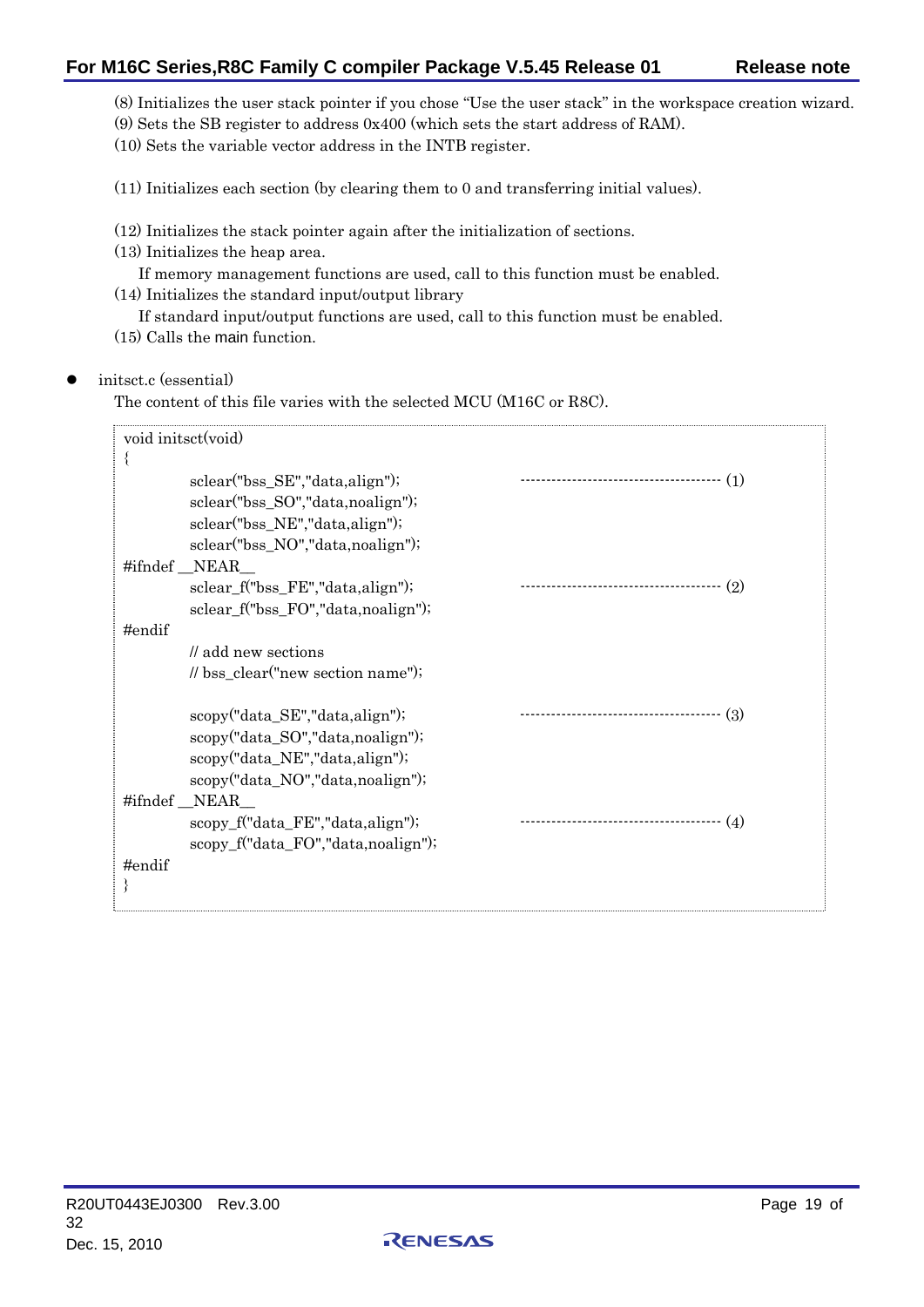# **For M16C Series,R8C Family C compiler Package V.5.45 Release 01 Release note**

(1) sclear: Clears the bss section of the near area to zero.

If the bss section name is altered or a new bss section name is added using the #pragma SECTION bss feature, NE and NO must be altered or added in pairs.

 sclear("section name\_NE," "data.align"); sclear("section name\_NO," "data.noalign");

Example: When a section is added by #pragma section bss bss2, the following must be added to initsct.c

sclear("bss2\_NE," "data.align"); sclear("bss2\_NO," "data.noalign");

(2) sclear\_f: Clears the bss section of the far area to zero.

If an external variable without initial values is declared using the far qualifier, this macro function must be enabled. This option is invalid only when -R8C option is specified.

(3) scopy: Transfers initial values to the data section of the near area.

If the data section name is altered or a new dada section name is added using the #pragma SECTION data feature, NE and NO must be altered or added in pairs.

 scopy("section name\_NE," "data.align"); scopy("section name NO," "data.noalign");

Example: When a section is added by #pragma section data data2, the following must be added to initsct.c

 scopy("data2\_NE," "data.align"); scopy("data2\_NO," "data.noalign");

(4) scopy\_f: Transfers initial values to the data section of the far area. If an external variable with initial values is declared using the far qualifier, this macro function must be enabled. This option is invalid only when -R8C option is specified.

heap.c (only when memory management functions such as malloc are used)

| #pragma SECTION               |  | bss heap $\cdots$ (1)              |  |
|-------------------------------|--|------------------------------------|--|
| _UBYTE heap_area[_HEAPSIZE_]; |  | ------------------------------ (2) |  |

(1) Locates the heap area in the heap\_NE section.

\* If the heap size consists of an odd number of bytes, the heap\_NO section is assumed by default. (2) Reserves storage for the heap area by an amount equal to the size defined in \_\_HEAPSIZE\_\_.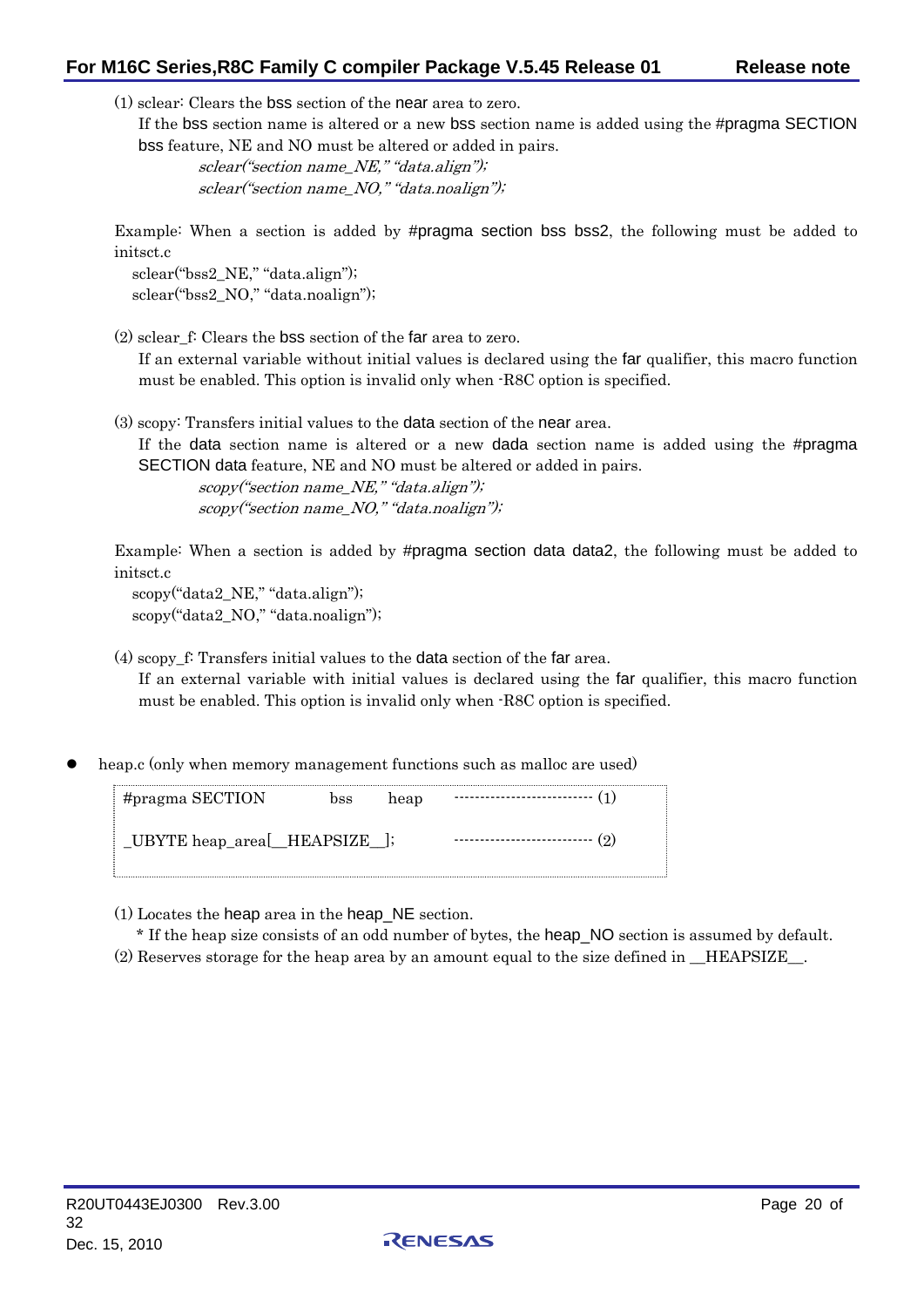### fvector.c (essential)

| #pragma sectaddress vector, ROMDATA Fvectaddr                                                                                                                          |                                                                                                                                | -----------------          |
|------------------------------------------------------------------------------------------------------------------------------------------------------------------------|--------------------------------------------------------------------------------------------------------------------------------|----------------------------|
|                                                                                                                                                                        |                                                                                                                                |                            |
| #pragma interrupt/v_dummy_int<br>#pragma interrupt/v_dummy_int<br>#pragma interrupt/v_dummy_int<br>#pragma interrupt/v $_d$ dummy int<br>#pragma interrupt/v dummy int | //udi<br><i>lover</i> flow<br>//brki<br>//address_match<br>$\frac{\text{I}}{\text{single\_step}}$<br>$\mathcal{U}\mathbf{w}dt$ | ---------------------- (2) |
| #pragma interrupt/v_dummy_int<br>#pragma interrupt/v dummy int<br>#pragma interrupt/v_dummy_int<br>#pragma interrupt/v start                                           | $\mathcal{U}$ dbc<br>l/nmi                                                                                                     | -(3)<br>---------------    |

- (1) Outputs the section and address of a fixed vector table.
	- \* This pragma is used exclusively for startup and cannot normally be used.
- (2) Fills fixed vectors other than reset with a dummy function (\_dummy\_int). \* #pragma interrupt/v Function\_Name The Function\_Name is registered in the vector table. When the function is defined, this definition needs #pragma interrupt.
- (3) Defines the entry function. The function to be executed upon reset is registered in a fixed vector.
- intprg.c (This file may be needed depends on the target MCU)

| $\textit{//}$ DMA0 (software int 8)<br>#pragma interrupt<br>void $dma0(void)$ | $dma0(vect=8)$  | $-(2)$ |
|-------------------------------------------------------------------------------|-----------------|--------|
| $\#$ DMA1 (software int 9)<br>#pragma interrupt<br>void dma1(void) $\{\}$     | $dma1(vect=9)$  |        |
| $\text{/}$ DMA2 (software int 10)<br>#pragma interrupt<br>void_dma2(void){}   | $dma2(vect=10)$ |        |
| $\text{/}$ DMA3 (software int 11)<br>#pragma interrupt<br>void $dma3(void)\$  | $dma3(vect=11)$ |        |
| (Skipped)                                                                     |                 |        |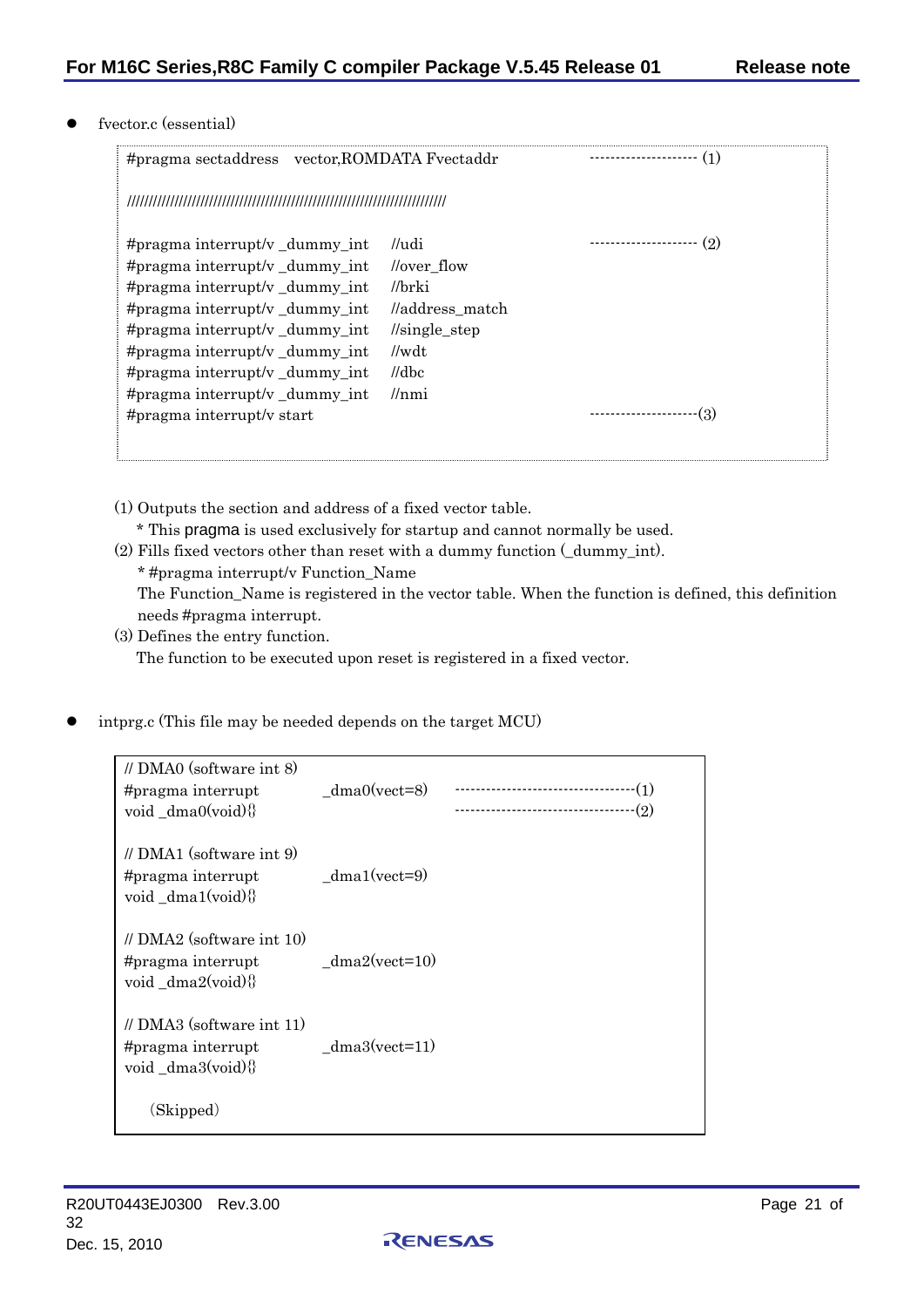- (1) Declares the variable vector interrupt function.
	- The functions corresponding to each variable vector interrupt function are declared. A variable vector table is generated at the same time.
- (2) Defines the variable vector interrupt function. Please write the content of processing in the functions corresponding to the interrupt vector numbers used.

Example: To use interrupt vector number 9 (DMA1)

```
#pragma interrupt _dma1(vect=9) 
void _dma1(void) 
{ 
     // Omission 
}
```
(3) If intprg.c is unnecessary

Please remove it from file registration to exclude it from the target to be linked.

firm.c/firm ram.c (Only when on chip debugger is selected)

### DO NOT change the content of this file directly.

The content is altered automatically depending on the target MCU and selected FoUSB/E8

| #ifdef $_E8$ // for E8                                                                                   |                      | -----------------------------------(1) |
|----------------------------------------------------------------------------------------------------------|----------------------|----------------------------------------|
| #pragma section bss FirmArea                                                                             |                      |                                        |
| #ifndef WORK_RAM<br>#define WORK_RAM_0x80<br>$#$ endif                                                   |                      |                                        |
| _UBYTE _workram[_WORK_RAM_];                                                                             |                      |                                        |
| #pragma section bss FirmArea<br>_far _UBYTE _firmarea[0x800];                                            | // dummy for monitor |                                        |
| // for FoUSB<br>$\#else$                                                                                 |                      |                                        |
| #pragma section bss FirmRam<br>$_LUBYTE_workram[0x80]$ ; // for Firmware's workram                       |                      |                                        |
| #pragma section bss FirmArea<br>$\text{far }$ _UBYTE _firmarea[0x600]; // dummy for monitor<br>$#$ endif |                      | ----------------------------------(8)  |

(1) Enables E8 when it is to be used

(2) Allocates the work ram area to be used by the E8 firmware in the FirmRam\_NE section.

(3) Reserves the area of work ram for the size defined as \_\_WORK\_\_RAM\_\_.

(4) Locates the firmware program of E8 in the FirmArea section.

(5) Specifies the size of the firmware program.

(6) Allocates the work ram area to be used by the FoUSB firmware in the FirmRam\_NE section.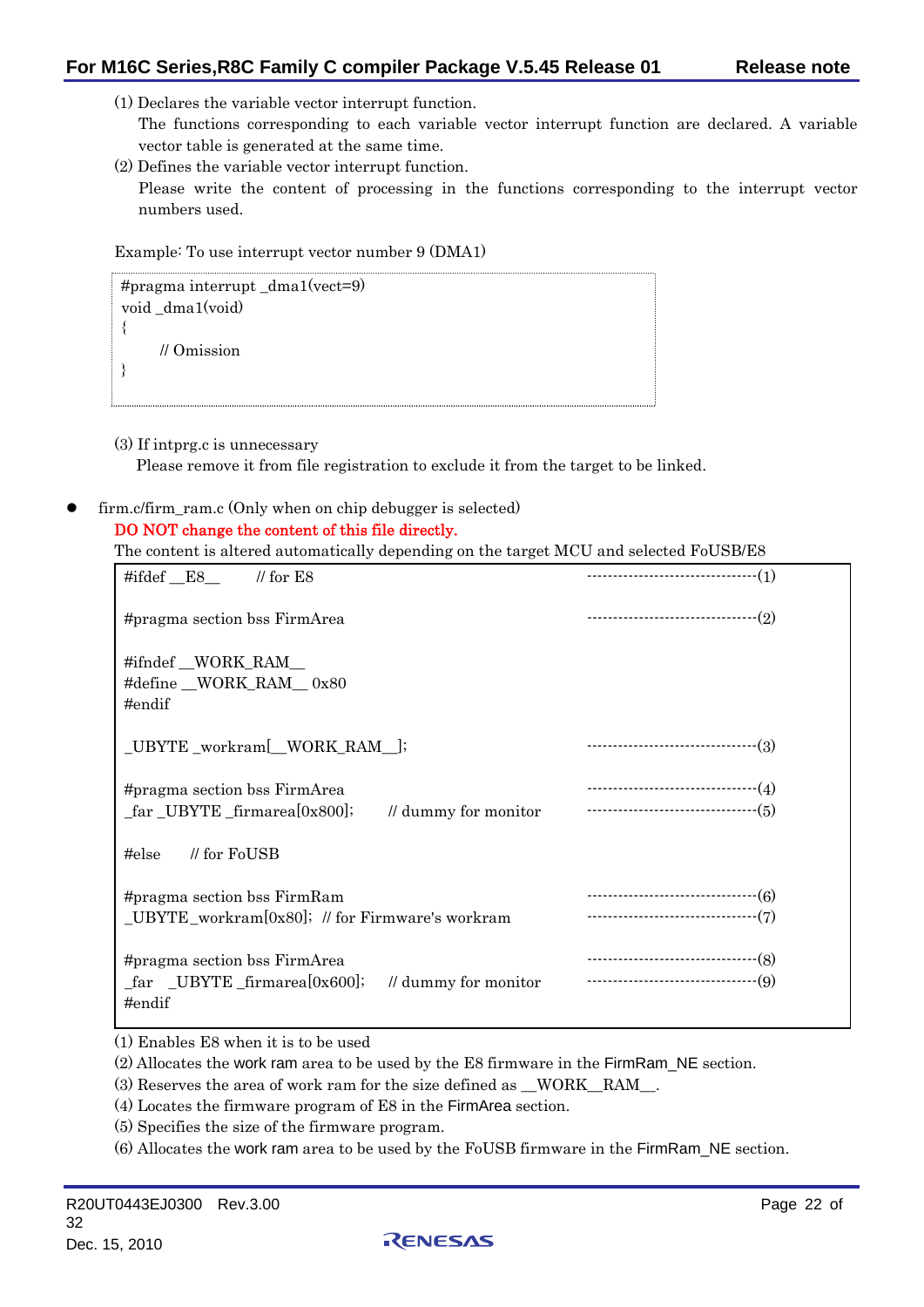(7) Reserves 0x80 bytes of storage for the work ram area. (It depends on the corresponding microcomputer type)

- (8) Locates the firmware program of FoUSB in the FirmArea section.
- (9) Specifies the size of the firmware program.

## z cstartdef.c (essential)

| #define STACKSIZE   | 7x80 | ----------------------- (1)   |
|---------------------|------|-------------------------------|
| #define ISTACKSIZE  | 0x80 | (2)                           |
| #define HEAPSIZE    | 0x80 | (3)                           |
| #define STANDARD IO |      | ----------------------<br>(4) |
| #define WATCH DOG   |      | ------------------------ (5)  |
|                     |      |                               |

- (1) Varies according to the stack size that you entered in the creating workspace wizard.
- (2) Varies according to the interrupt stack size that you entered in the creating workspace wizard.
- (3) Varies according to the heap size that you entered in the creating workspace wizard.
- (4) Set to 1 if you chose to "Use the standard input/output function" in the creating workspace wizard.
- (5) Should be set to 1 if the WATCHDOG feature needs to be enabled immediately after reset. (R8C Family/Tiny only)

If you want to change the above again after you've created a new workspace, be sure to change this file directly.

initsct.h (essential)

# Please do not alter the content of this file.

resetprg.h (essential)

If using On-Chip Debugger, please refer to the section "3.3.5. Section FirmRam\_NE and the Value of the SB Register when the On-Chip Debugger is Selected" in this release note.

typedef.h (essential)

# Please do not alter the content of this file.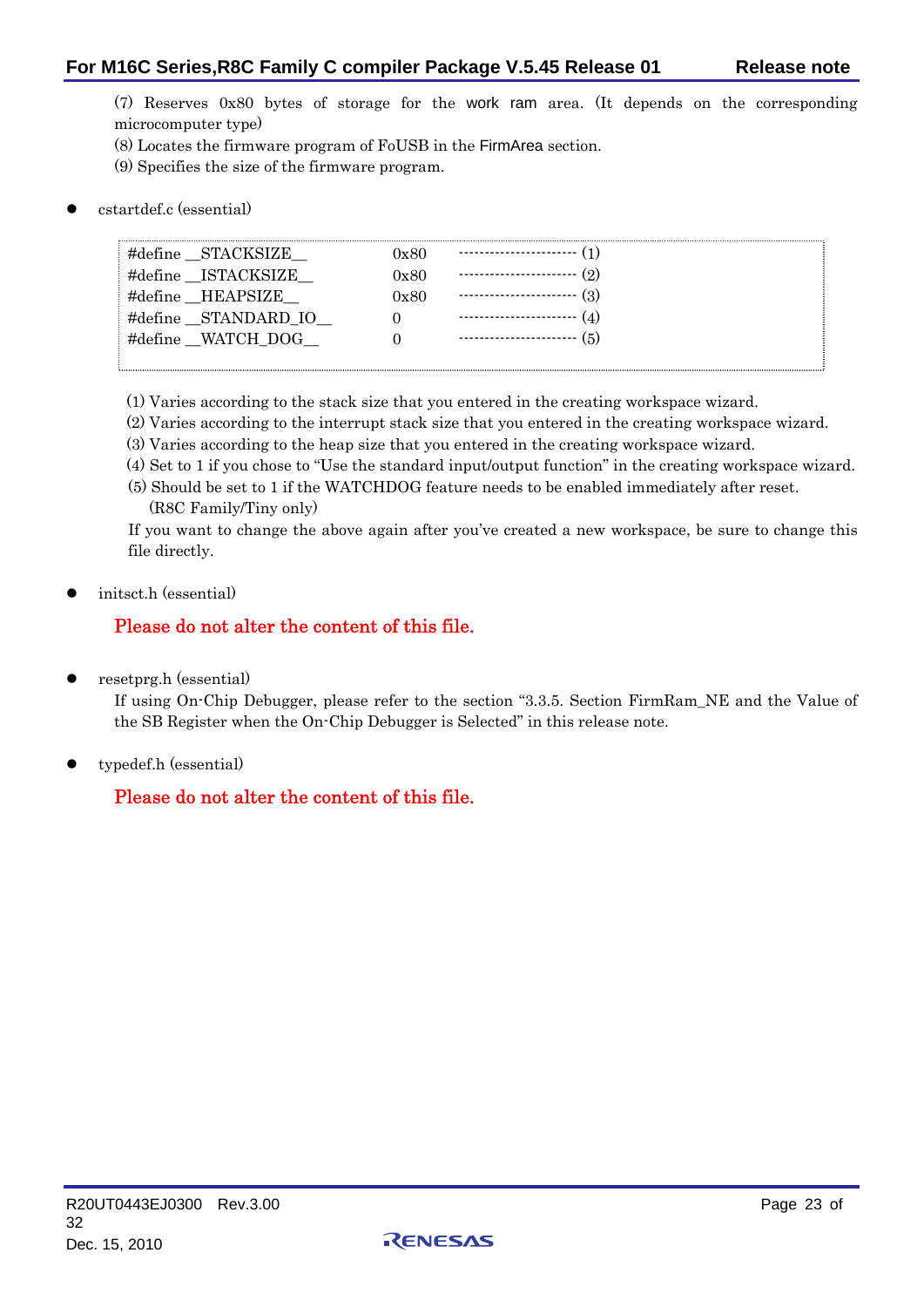# <span id="page-23-0"></span>8.3. How to Generate a C-language Startup

 $\bullet$  Selecting the project that uses a C-language startup.

| <b>New Project Workspace</b>                                                                                        |                                                         |        |     |
|---------------------------------------------------------------------------------------------------------------------|---------------------------------------------------------|--------|-----|
| Projects                                                                                                            |                                                         |        |     |
| <b>Application</b><br>C source startup Application<br>Empty Application<br>To Import Makefile<br>$\bigcirc$ Library | Workspace Name:<br>test1<br>Project Name:<br>test1      |        | (1) |
|                                                                                                                     | Directory:<br>F:\WorkSpace\test1<br>CPU family:<br>M16C | Browse |     |
|                                                                                                                     | Tool chain:<br>Renesas M16C Standard                    |        |     |
| Properties                                                                                                          |                                                         |        |     |
|                                                                                                                     | 0K                                                      | Cancel |     |

(1) Select C source startup Application in the left-side window.

After selecting "C source startup Application", "Application" will be automatically selected if you change the default setting of "CPU family". Please select "C source startup Application" again.

Selecting the type of microcomputer

| New Project-1/5-Select Target CPU. Toolchain version                                                                                                                                                                                                                                                                                          |     |
|-----------------------------------------------------------------------------------------------------------------------------------------------------------------------------------------------------------------------------------------------------------------------------------------------------------------------------------------------|-----|
| Toolchain version:<br>5.42.00<br>$\blacktriangledown$<br>Which CPU do you want to use for this<br>project?<br><b>CPU Series:</b><br>M16C/60<br>M16C/30<br>M16C/20<br>M16C/10<br>M16C/Tiny<br>CPU GTONE<br>₽<br>62A<br>62G<br>00000<br>62M<br>62N<br><b>Kthere is no CPU group to be selected,</b><br>select the "CPU Group" that a similar to | (2) |
| hardware specification or select "Other".<br>Finish<br>< Back<br>Next<br>Cancel                                                                                                                                                                                                                                                               |     |

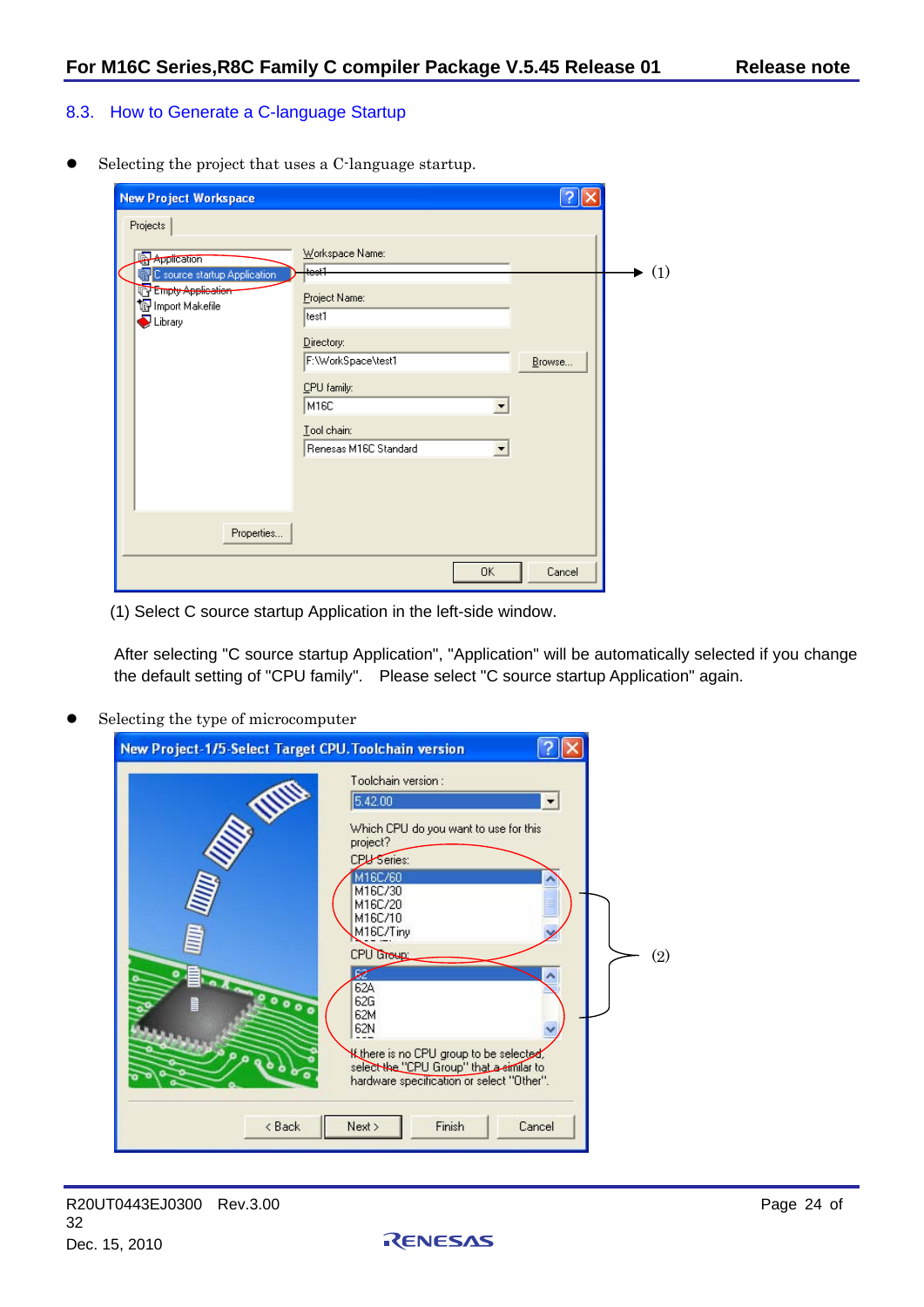(2) Select the type of microcomputer from CPU Series and CPU Group.

When a type of microcomputer is selected, its corresponding sfr header file is copied to the workspace. Furthermore, a variable vector table (intprg.c) is registered.

Although V.5.40 Release 00(A) showed ROM sizes in parentheses in CPU Group selection, note that beginning with this version, ROM size selection is moved to the wizard that is displayed when you click the Next> button.

# Selecting the size of ROM

| New Project-2/5-Setting the Contents of Files to be Generated |                                                                                                                                                                                                                                                                                                                                                    |     |
|---------------------------------------------------------------|----------------------------------------------------------------------------------------------------------------------------------------------------------------------------------------------------------------------------------------------------------------------------------------------------------------------------------------------------|-----|
| WWW<br>200000<br>< Back                                       | What kind of initialization routine<br>would you like to create?<br>128K<br><b>ROM</b><br>Use Standard HO Library (UART1)<br>Use Heap Memory<br>0x300<br>Heap Size:<br>Generate main() Function<br>C source file<br>Use OnChip Debugging Emulator<br>None<br>Firmware Address:<br>Size:<br>Size:<br>WorkRAM Address:<br>Finish<br>Next ><br>Cancel | (3) |
|                                                               |                                                                                                                                                                                                                                                                                                                                                    |     |

The ROM size that you select in (3), in addition to settings in V.5.40 Release 00(A) where the on-chip debugger is selected, ensures that the ROM attribute sections are located appropriately when linked according to the ROM size.

RENESAS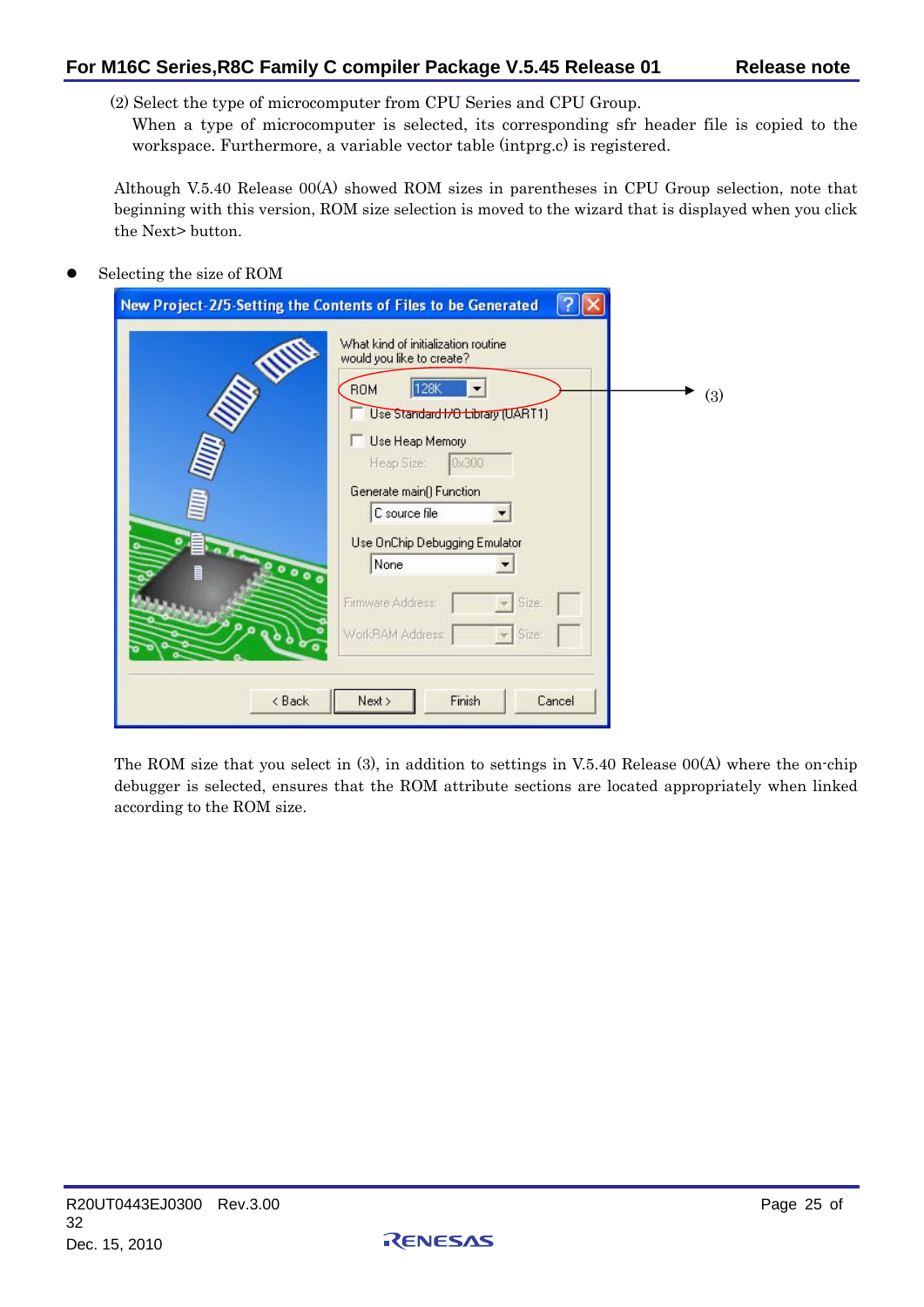z Settings for the case where the standard I/O function and memory management function libraries are used

|                                  | New Project-2/5-Setting the Contents of Files to be Generated                                                                                                                                                                                                                                                                                       |            |
|----------------------------------|-----------------------------------------------------------------------------------------------------------------------------------------------------------------------------------------------------------------------------------------------------------------------------------------------------------------------------------------------------|------------|
| <b>UNITED</b><br>00000<br>< Back | What kind of initialization routine<br>would you like to create?<br>128K<br><b>ROM</b><br>Use Standard I/O Library (UART1)<br>Use Heap Memory<br>0x300<br>Heap Sizet<br>Generate main() Function<br>C source file<br>Use OnChip Debugging Emulator<br>None<br>Firmware Address:<br>Size:<br>WorkRAM Address:<br>Size:<br>Finish<br>Next ><br>Cancel | (4)<br>(5) |
|                                  |                                                                                                                                                                                                                                                                                                                                                     |            |

(4) Select this check box when you use the standard I/O function library. When this check box is selected, function calls to \_init() in resetprg.c are enabled. Furthermore, device.c and init.c are registered to the project.

(5) Select this check box when you use the memory management function library. When this check box is selected, function calls to heap\_init( $\theta$  in resetprg.c are enabled. Furthermore, heapdef.h and heap.c are registered to the project.

RENESAS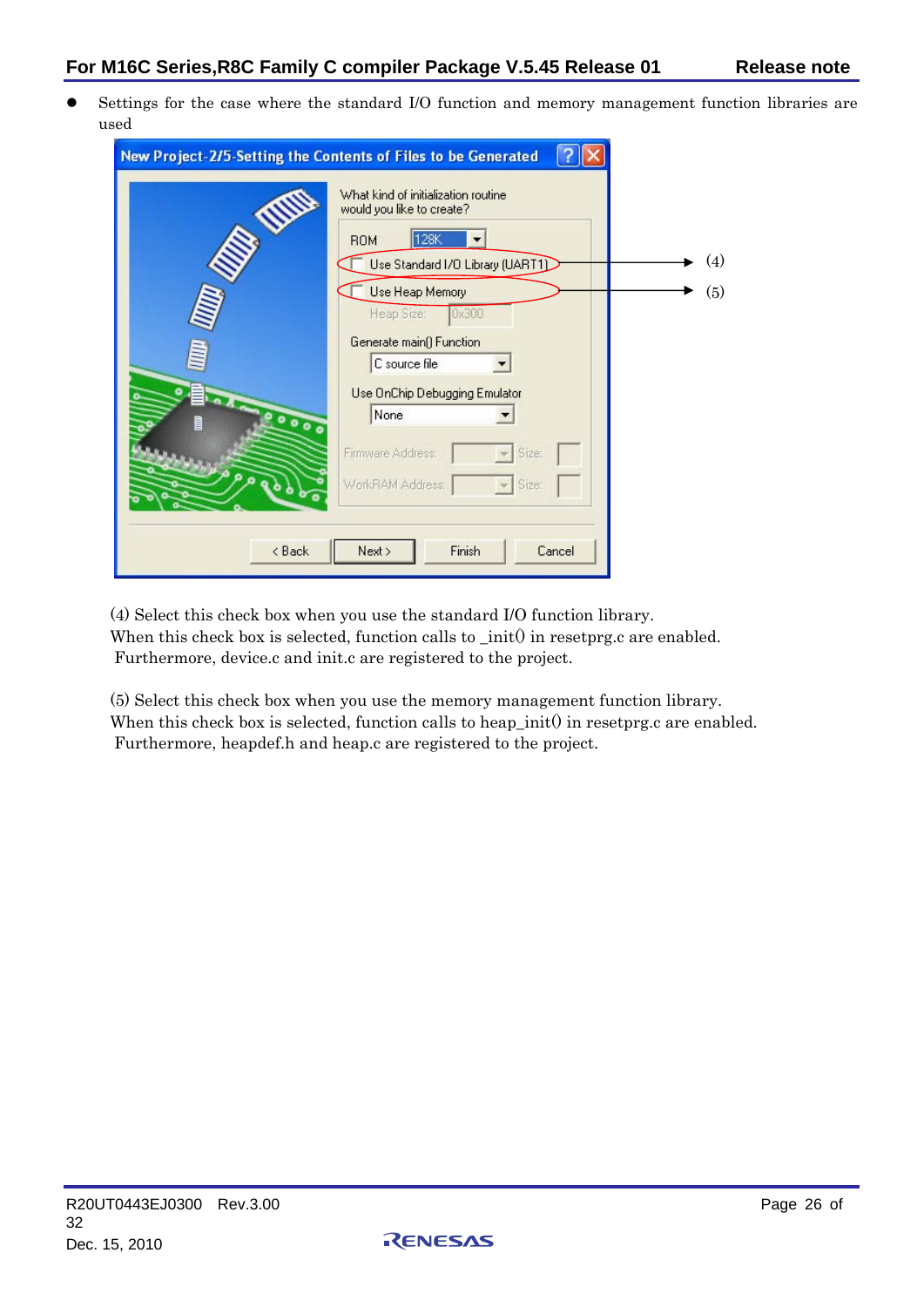Select OnChipDebugger

| New Project-2/5-Setting the Contents of Files to be Generated                                                                                                                                                                                                                                                                                       |                             |
|-----------------------------------------------------------------------------------------------------------------------------------------------------------------------------------------------------------------------------------------------------------------------------------------------------------------------------------------------------|-----------------------------|
| <b>ANNIS</b><br>What kind of initialization routine<br>would you like to create?<br>Use Standard I/O Library (UART0)<br><b>V</b> Use Heap Memory<br>0x300<br>Heap Size:<br>Generate main() Function<br>C source file<br>Use On Chip Debugging Emulator<br>E8<br>0000<br>80<br>02000<br>Firmware Address:<br>Size:<br><b>NCRAM Address:</b><br>Size: | (8)<br>$\bullet$ (6)<br>(7) |
| Finish<br>< Back<br>Next ><br>Cancel                                                                                                                                                                                                                                                                                                                |                             |

(6) Select the appropriate debugger when you use OnChipDebugger.

You can select either FoUSB or E8 as debugger.

However, there may be a case when you can't select one of or both of the debuggers depending on the target MCU.

When this selection is made, firm.c is registered and the area for the debugger displayed at  $(7)$ is saved as the variable area. Duplication of the user's program and the area for the debugger is avoided.

(7) Set Firmware Address and workRam Address.

Here, you set the program area for Firmware and the RAM area for work to be used by FoUSB/E8.

You can alter the default values only when the debugger allows you to do so.

If you alter these addresses when using the debugger, alter them to suit the setup of the debugger.

For details about the address and size to be altered for each, consult the user's manual of your debugger.

(8) If you select OnChipDebugger while the standard input/output function library is selected, "UART1" indicated here changes to "UART0."

This means that the standard input/output device is changed to UART0 because the standard input/output functions and OnChipDebugger both use UART1.

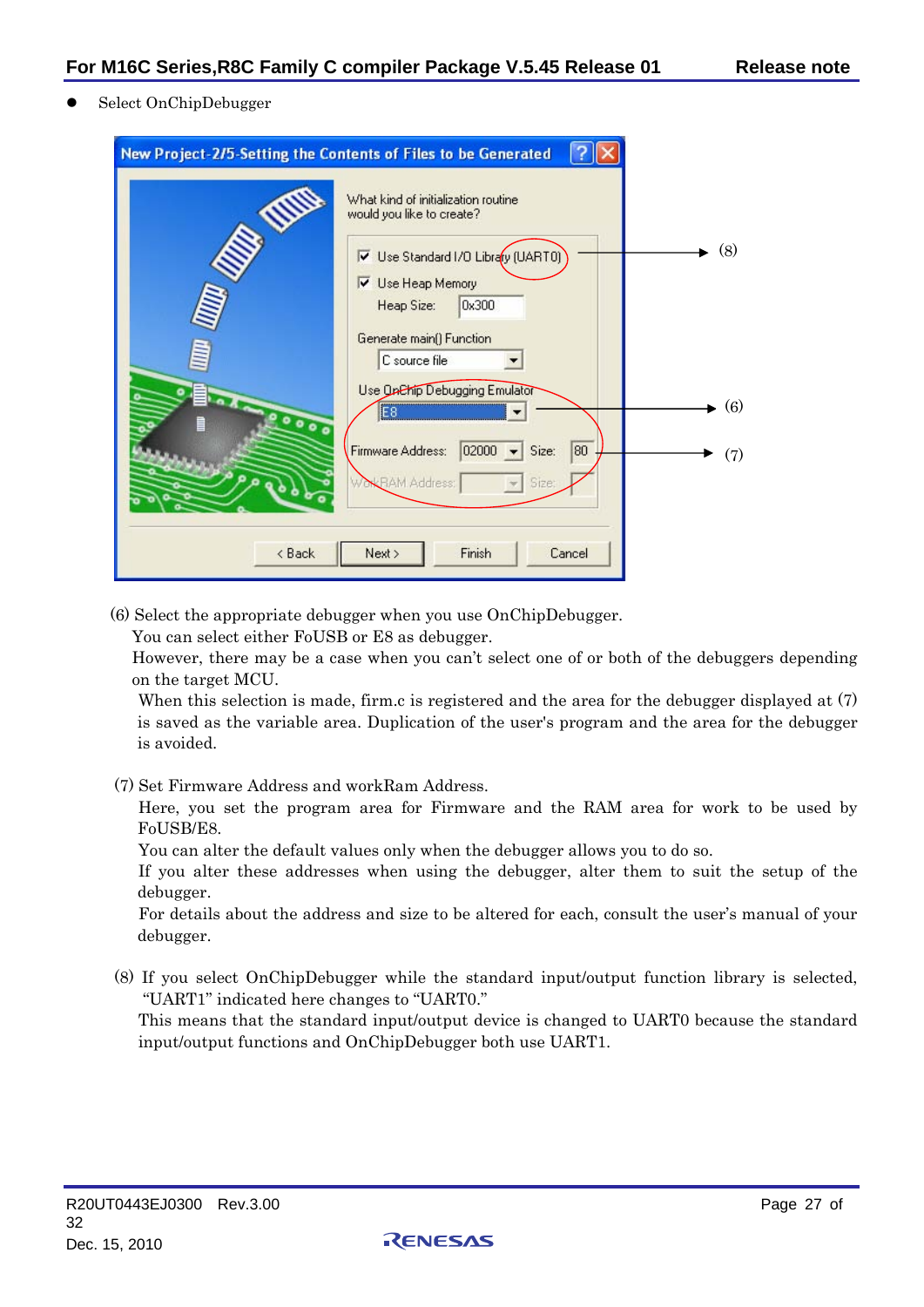Selecting the stack size

| New Project-3/5-Setting the Stack Area |                                                                                                                          |             |
|----------------------------------------|--------------------------------------------------------------------------------------------------------------------------|-------------|
| WITH<br>$\bullet$                      | What are the stack settings?<br>User-Stack Pointer<br>Use User Stack<br>Stack-Size:<br>0x300<br>Interrupt Stack Pointer: | (9)<br>(10) |
| 00000<br>۰<br>< Back                   | Stack Size:<br>0x300<br>Finish<br>Next ><br>Cancel                                                                       | (11)        |

(9) Choose to use or not use the user stack.

If this check box is unselected, settings are changed so that the user stack will not be used in the start function.

(10) Set the user stack size.

The define value in cstartdef.h is changed.

(11) Set the interrupt stack size.

The define value in cstartdef.h is changed.

To change the stack size or HEAP size after you created a project, change the respective values that are set in cstartdef.h as shown below.

RENESAS

| #define STACKSIZE  | 0x80 |
|--------------------|------|
| #define ISTACKSIZE | 0x80 |
| #define HEAPSIZE   | 0x80 |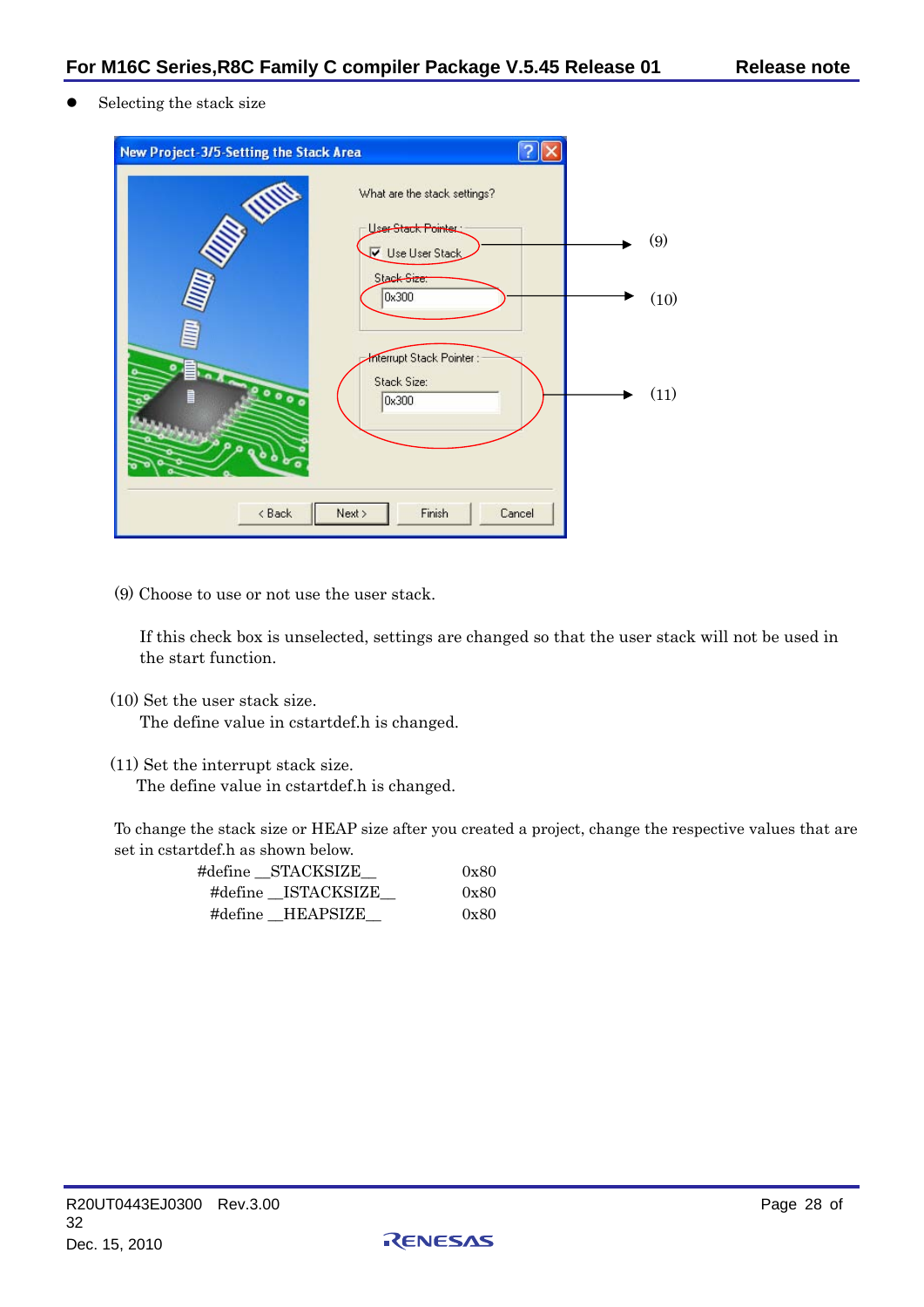$\bullet$  List of registered files

| New Project-5/5-Changing the File Names to be Created |                                                                                                                                                                                                        |                                                                           |                                                                                                                                                                                                                                                                                                                                           |  |
|-------------------------------------------------------|--------------------------------------------------------------------------------------------------------------------------------------------------------------------------------------------------------|---------------------------------------------------------------------------|-------------------------------------------------------------------------------------------------------------------------------------------------------------------------------------------------------------------------------------------------------------------------------------------------------------------------------------------|--|
| 000                                                   | The following source files will be<br>generated:<br>File Name<br><b>Aypedefine</b><br>resetprg<br>resetprg<br>initset<br>initsct<br>fvector<br>intprg<br>sfr62<br>sfr62<br>heap<br>test10<br>cstartdef | Ext<br>h<br>c.<br>h<br>c.<br>h<br>c<br>ċ<br>h<br>inc<br>c.<br>ċ<br>h<br>Ш | Description<br>define scalar types.<br>initialize for C language<br>include some headder<br>initialize each sections<br>define the macro for in<br>define the fixed vector<br>define the top address<br>define the sfr register.<br>define the sfr register.<br>define the size of heap<br>main program file.<br>define the size of stacl |  |
| Finish<br>< Back<br>Cancel<br>Next >                  |                                                                                                                                                                                                        |                                                                           |                                                                                                                                                                                                                                                                                                                                           |  |

Here, you can check the list of files to be registered.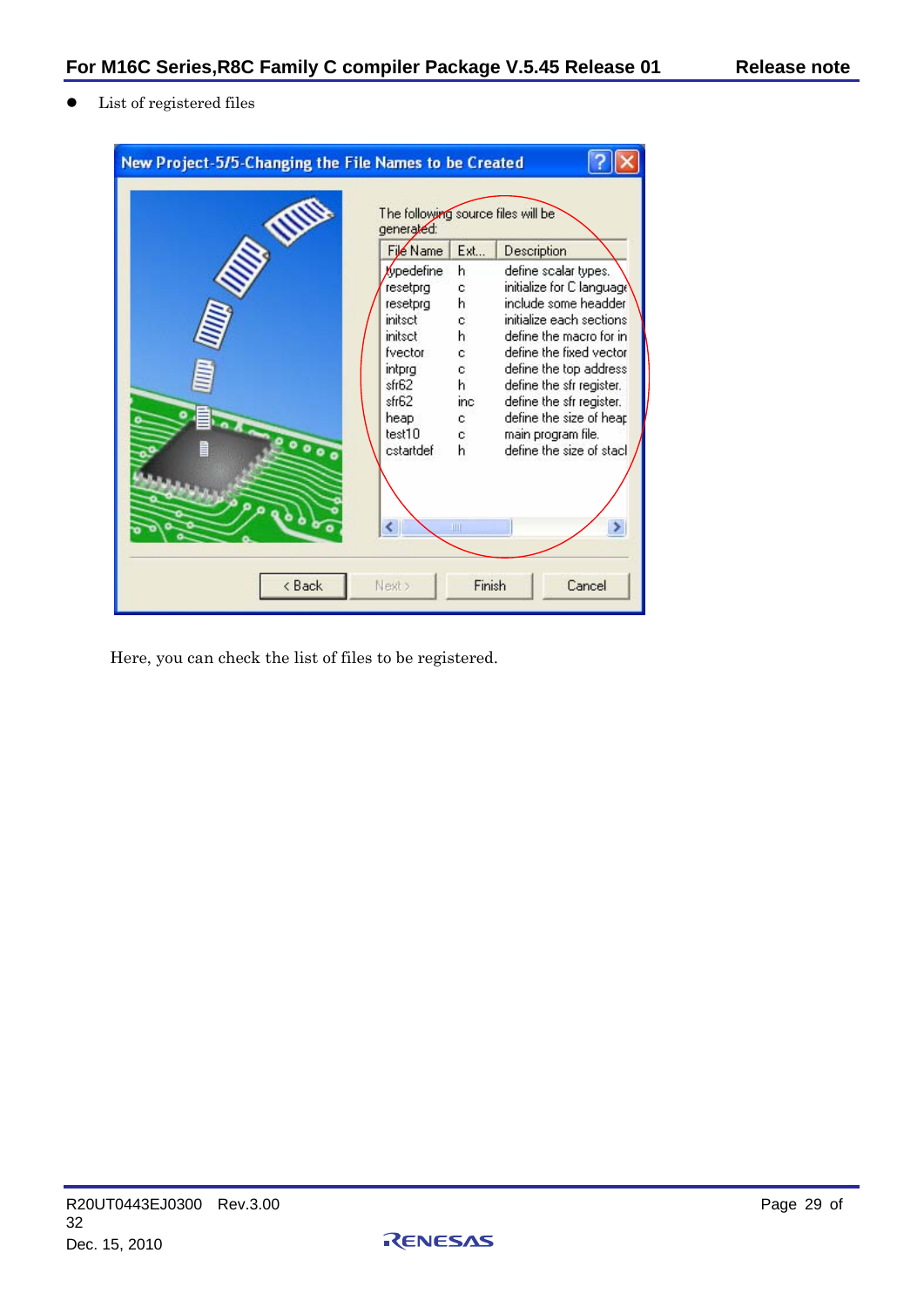Section order



To confirm the order in which sections are linked and the addresses to which they are linked, take a look at Category: Section Order in [Renesas M16C Standard Toolchain]  $\rightarrow$  [Link].



RENESAS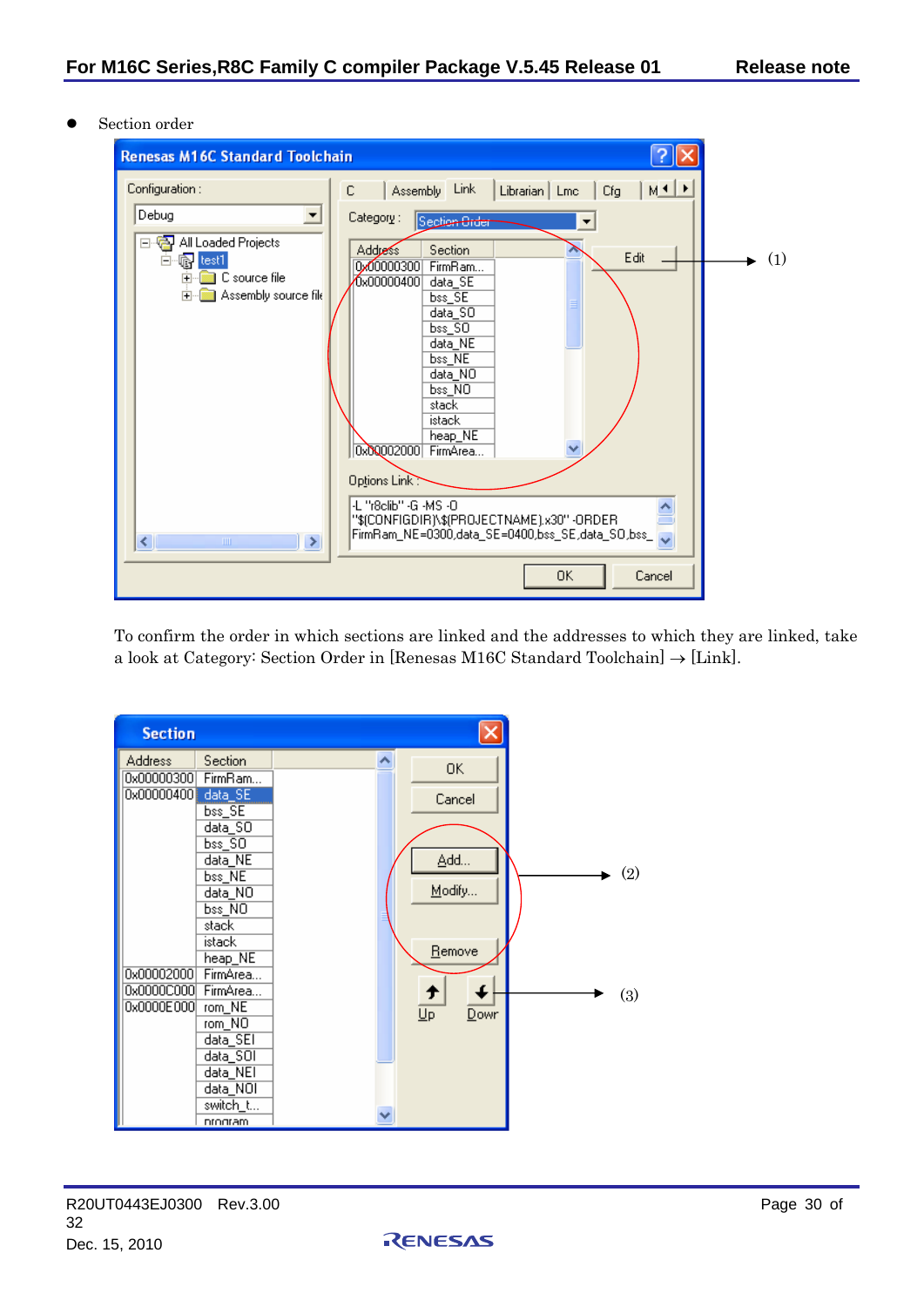If you added a new section with #pragma SECTION, click the [Edit] button in (1) to open the Section window.

While the Sectiondialog has the focus, click the [Add] button in (2).

| Cancel |
|--------|
|        |

The Add section dialog will be launched, so enter the name of the new section that you want. The section you've entered will be registered, so move the section to the area in which you want it to be located by using the Up or Down arrow in (3).

RENESAS